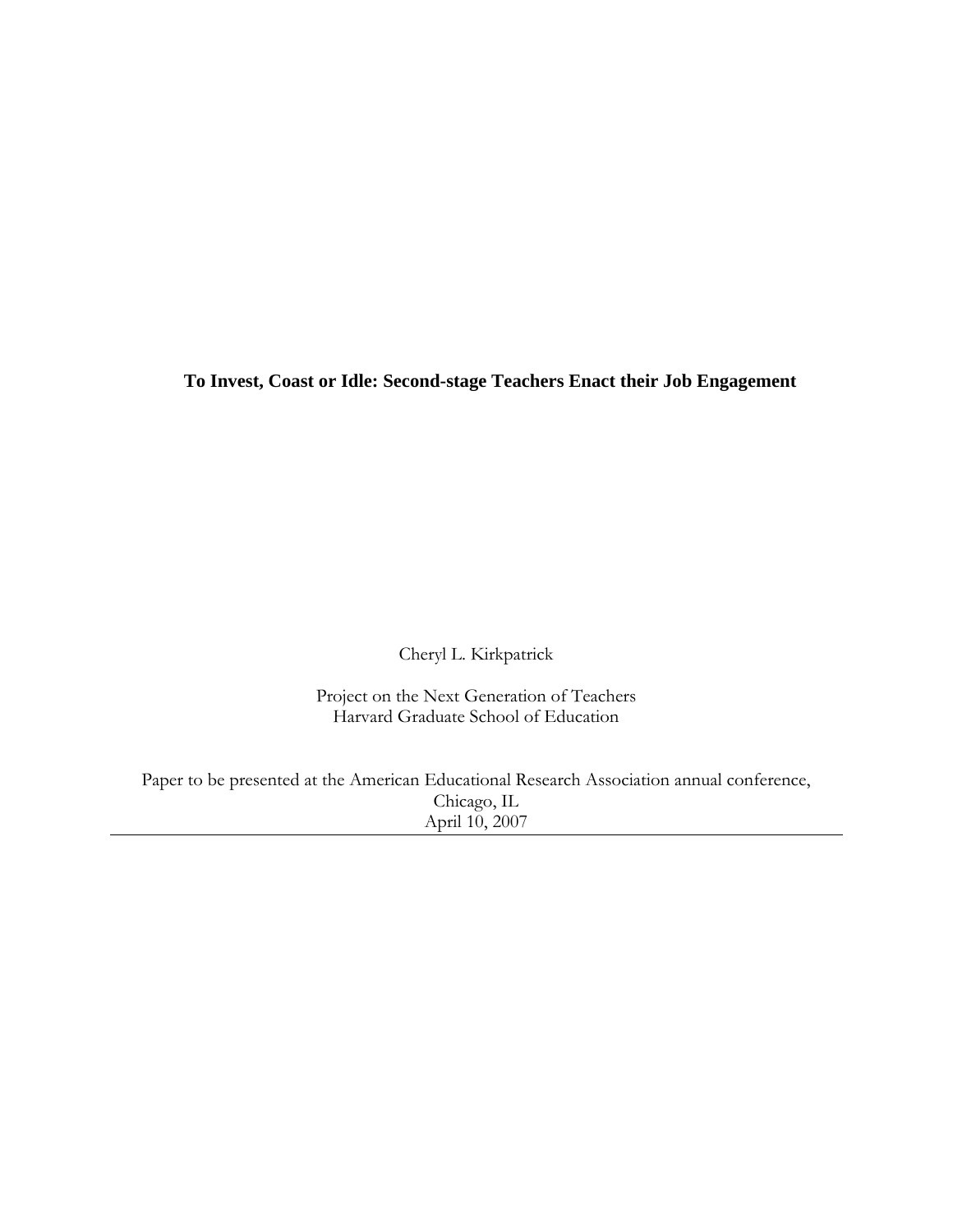## Introduction

Job engagement, or an employee's interest in, enthusiasm for and investment in his or her job, is a work attitude that many employers and their employees in various fields hope to maintain and develop. Empirical studies of job engagement in various sectors show that it is associated with many positive behaviors and outcomes for both employees and the organizations where they work (Brown, 1996; Hakanen, Bakker, & Schaufeli, 2006; Harter, Schmidt, & Hayes, 2002; Huselid & Day, 1991; Kahn, 1990; Kanungo, 1982; Knoop, 1980; Lawler & Hall, 1970; Lodhal & Kenjer, 1965; May, Gilson, & Harter, 2004). Research on job engagement in many fields has shown that it is related to employee retention (Brown, 1996; Huselid & Day, 1991), effort (Brown & Leigh, 1996), and productivity (Harter et al., 2002; May et al., 2004). To date, much of this work has been quantitative and little of it has focused on teachers.

This paper reports on a qualitative study examining the job engagement of twelve teachers in the second stage of teaching, or teachers with 4-10 years of teaching experience. Teachers in this stage of their career are an important yet infrequently studied subgroup of teachers. Researchers forecast an increase in numbers of second-stage teachers stemming from a national need to hire millions of new teachers in the early years of this decade (Johnson, 2004). Additionally, attrition rates for this sub-group of teachers continue to be high (Arnold, 1993; Ingersoll & Smith, 2003). This may, in part, be due to their tendency during this period to re-evaluate their career choice (Huberman, 1993).

 The second-stage teachers interviewed in this study describe themselves as being engaged in their jobs, but their engagement varies in terms of how they describe investing in their jobs. In contrast to their novice years, the confidence and competence they feel as second-stage teachers provide them with greater flexibility about how to allocate their time and energy and enable them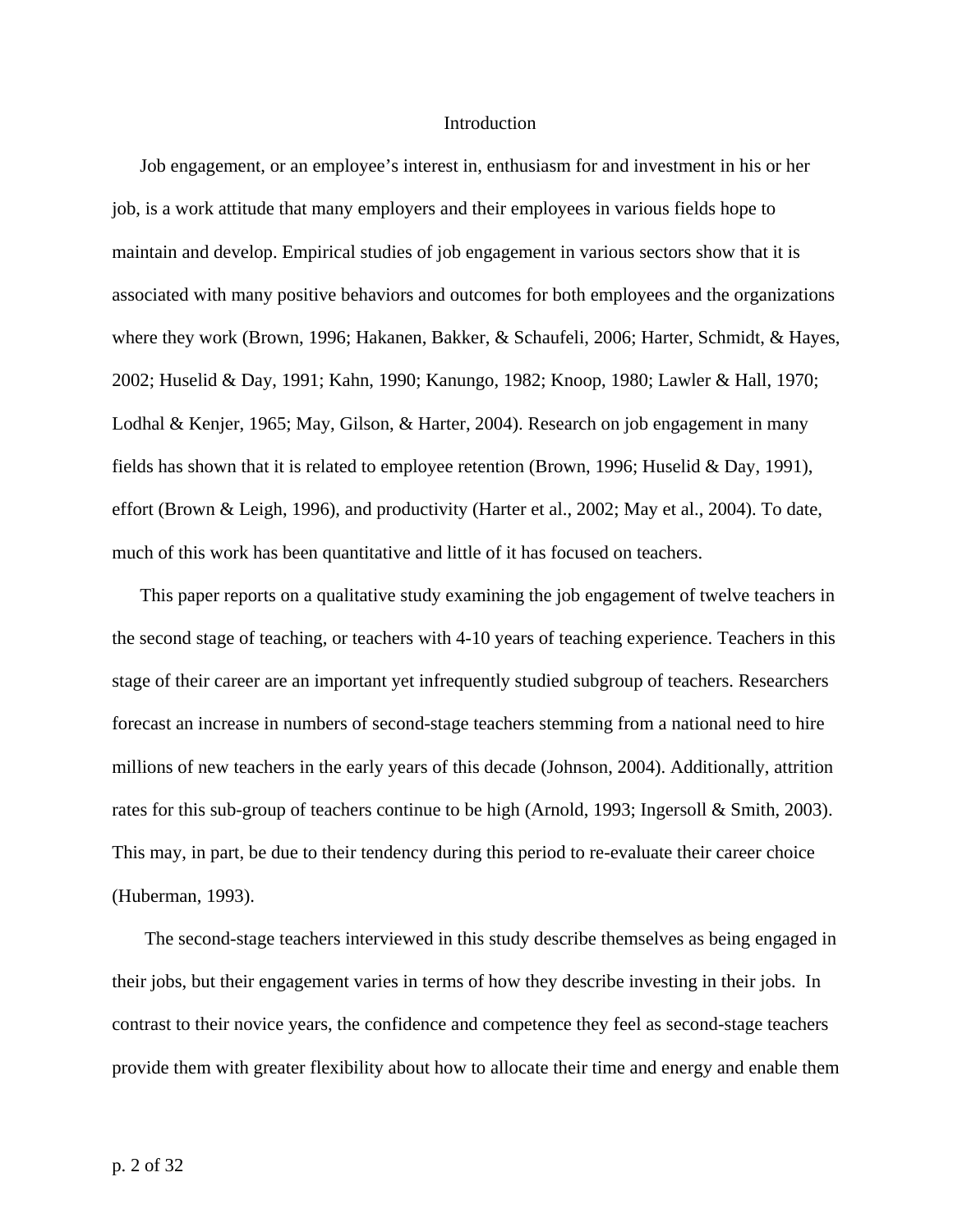to adjust the amount of time and effort that they invest in their teaching. For some participants their experience in teaching allows them to invest more time and energy in their classroom practice. For others, it enables them to redistribute their time and energy between their classroom teaching and other demands. Still others recognize their ability to draw on their current knowledge and skills, investing little additional time and energy in their practice. The teachers in this study made decisions about how and whether to invest in their classroom teaching in contexts that were largely laissez-faire and provided little guidance for them. The choices these teachers made have important implications for their ongoing development and retention in teaching.

## Literature Context

#### *Improving the development and sustainability of teachers*

 Research has shown both that quality teaching is critical to student achievement (Darling-Hammond, 2000; Hanushek, 1992; W Sanders, 1998; W. Sanders & Rivers, 1996), and that teachers are leaving classrooms at high rates (Johnson, Berg, & Donaldson, 2005; Luekens, Lyter, Fox, & Chandler, 2004). Up to fifty percent of teachers leave the teaching profession within the first five years (Ingersoll, 2001), and attrition remains high for teachers in the first ten years of their career (Arnold, 1993). Such attrition, which has been shown to include the most able teachers (Feng, 2005; Kreig, 2006), is detrimental to both schools and students (Guin, 2004; Johnson, 2004; Nield, Useem, Travers, & Lesnick, 2003; Texas Center for Educational Research, 2000). This has prompted researchers and policy makers to investigate ways to encourage the continued development and improved retention of teachers (Guarino, Santibanez, Daley, & Brewer, 2004; Ingersoll, 2001; Johnson et al., 2005; Johnson & Birkeland, 2003; National Commission on Teaching and America's Future, 2003).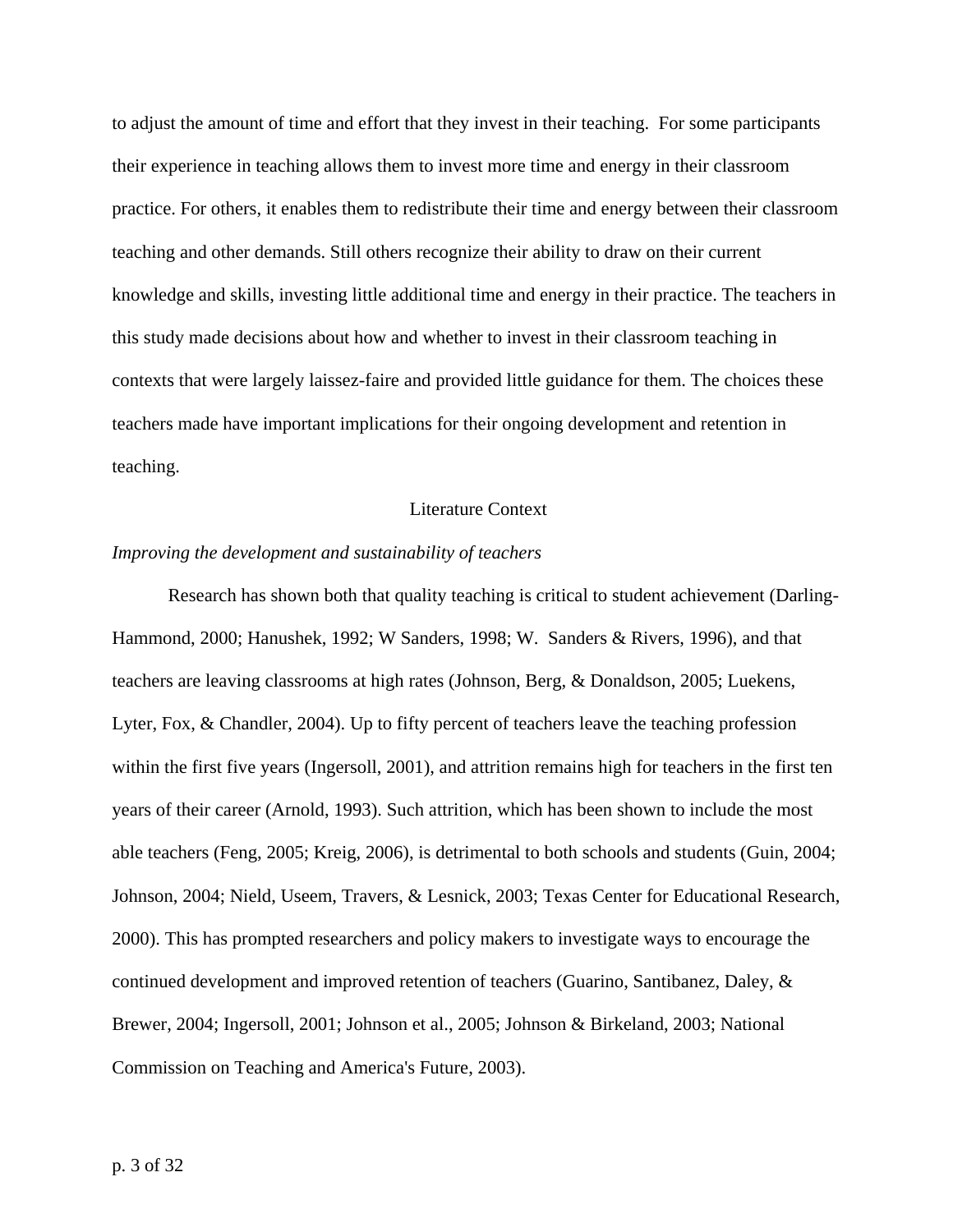Currently, much of the research on teacher retention and development focuses on novice teachers – those with fewer than three years of experience (Feiman-Nemser, 2001; Guarino et al., 2004; Johnson, 2004; Johnson et al., 2005). However, the challenges of retention and development persist for teachers who remain in the classroom beyond their novice years (Arnold, 1993; Kane, Rockoff, & Staiger, 2006), making it necessary to attend to their needs as well.

Second-stage teachers are unique in ways that may make them important potential contributors to schools and students, and worthy of focused attention. On average, teachers at this career stage feel confident in their teaching (Huberman, 1993) and tend to possess greater skills than novices (Hanushek, Kain, & Rivkin, 2004; Kane et al., 2006; Murnane & Phillips, 1981; Rockoff, 2003). Also, some second-stage teachers take on leadership roles (Berg et al., 2005; Donaldson et al., 2005; Johnson, 2004), thereby providing valuable services and increasing the instructional capacity of their schools.

Research also suggests that second-stage teachers may experience waning interest in and enthusiasm for teaching (Huberman, 1993), leading some to re-evaluate their career options. Ultimately, attrition remains high for teachers with fewer than 10 years of experience (Arnold, 1993; Bobbit & McMillen, 1994). Additionally, some research has shown that from at least the fifth year, and perhaps even earlier, teacher effectiveness reaches a plateau (Kane et al., 2006; Rockoff, 2003). This research is even more of a concern when one considers descriptions of teaching as an occupation that requires continual development (Feiman-Nemser, 2001). Increasing demands on teachers stemming from the need to attend to diverse populations of learners, the introduction of new teaching technologies and the need to improve the performance of all students makes attention to teacher attrition and continued development beyond the novice years essential.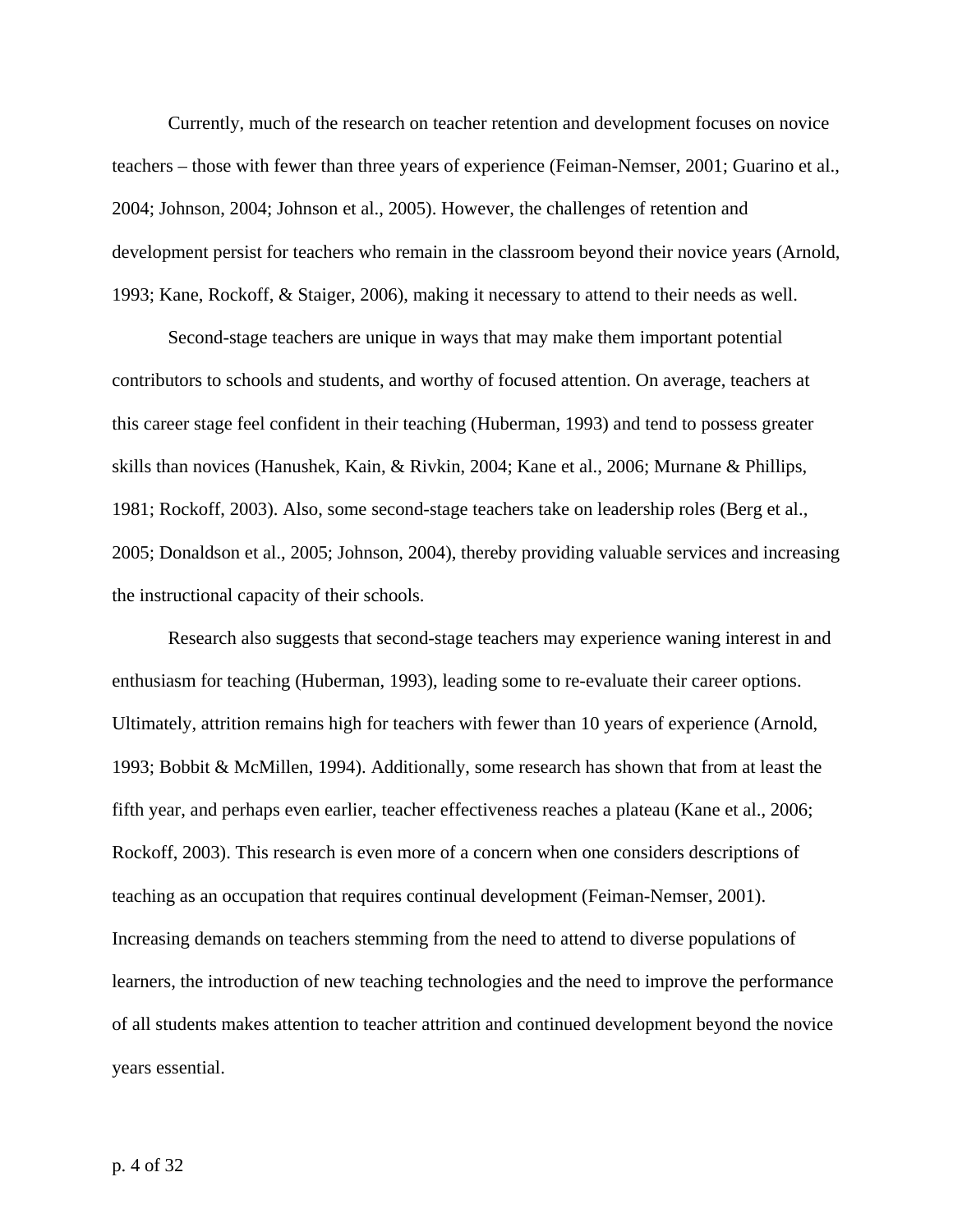Complicating efforts to attend to teacher attrition and development is the persistently isolated nature of teaching, originally described by Lortie (1975). Increasingly, novice teachers participate in induction and mentoring experiences that provide them with guidance (Kardos & Johnson, 2007), and diminish their isolation in their first one or two years (Charner-Laird, Kirkpatrick, Szczesiul, Gordon, & Watson, 2007). However, many teachers who persist beyond the novice years may find that isolation returns with the end of their induction program. Informal reports suggest that their work is often characterized by limited interactions with other teachers, sparse feedback and little reward and recognition. The isolation and lack of guidance that many teachers experience in their second-stage and beyond makes it critical to better understand how teachers feel about and invest in their work.

# *Examining the job engagement of second-stage teachers*

The concept of engagement is one that is familiar to many educators. Student engagement has been the focus of a great deal of study, with higher student engagement being linked to higher student achievement (Marks, 2000) and lower drop-out rates (Alexander, Entwistle, & Horsey, 1997). Though teacher job engagement is less frequently studied, the purposes for studying it are similar, since higher engagement among employees, has been shown in various sectors to be associated with greater employee effort (Brown & Leigh, 1996), motivation (Lazarus, 1991), productivity (Harter et al., 2002; May et al., 2004) and higher employee retention (Brown, 1996; Hakanen et al., 2006; Huselid & Day, 1991). Arguably, higher levels of teacher engagement might lead to higher levels of engagement by students.

For decades, organizational psychologists have studied job engagement and the similar concept of job involvement. Recently research on the topic has accelerated. Although the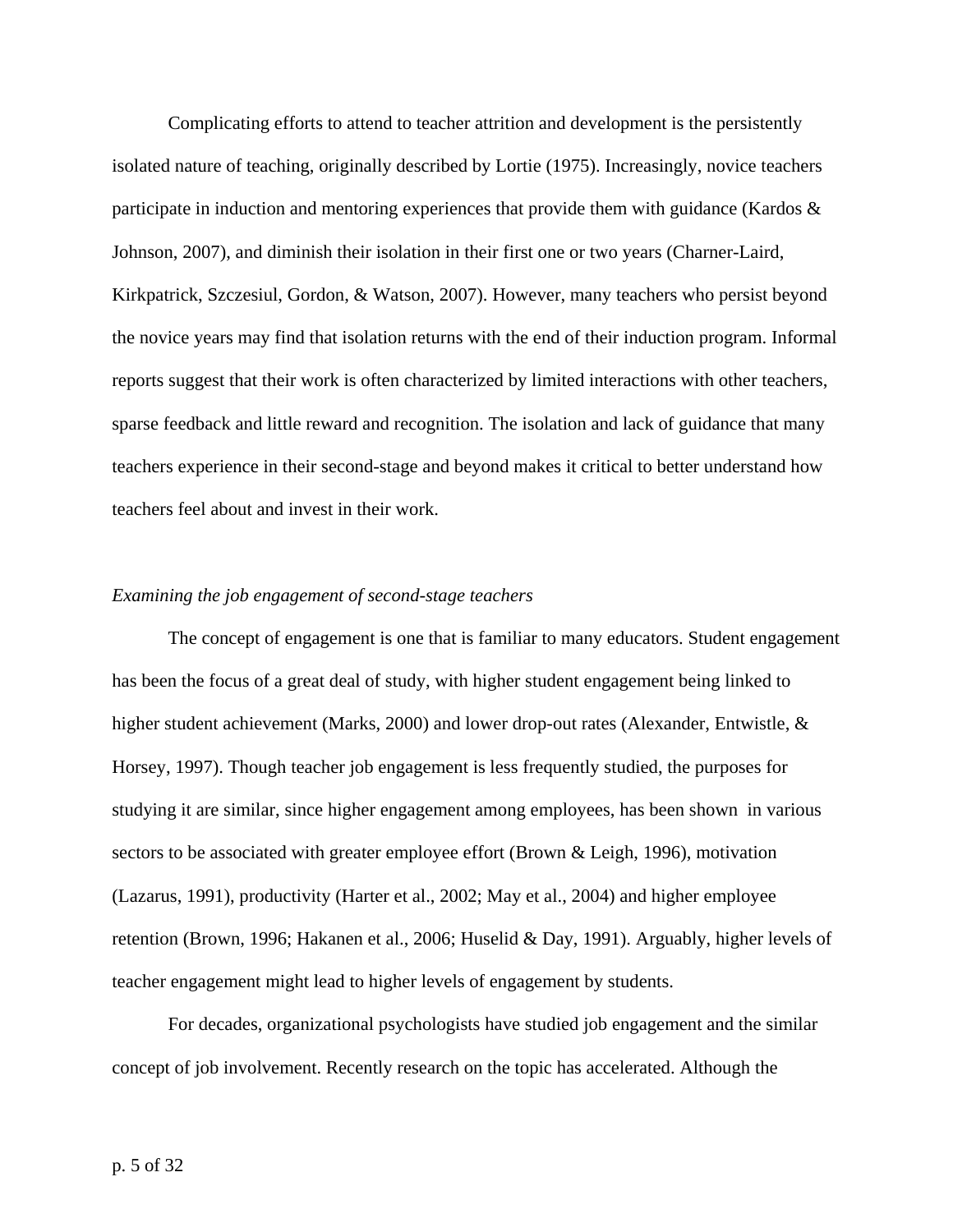definitions of these two concepts vary subtly, both job engagement and job involvement measure an employee's psychological attachment with his or her job (May, et all., 2004). The two terms are so similar that some researchers use them interchangeably (Brown, 1996). For the purpose of this study, I will use the term job engagement, though some of the literature on which I draw uses the term job involvement.

Although the definitions of job engagement vary from study to study (Brown, 1996), some common factors emerge. Most studies of job engagement examine an employee's interest in his work, his enthusiasm for his job and his investment in his job. Statements such as, "When I get up in the morning I feel like going to work," and "I am enthusiastic about my work"(Hakanen et al., 2006) are examples of Likert-scaled items that appear on measures of employee engagement. In the end, researchers use these measures to place employees' responses on a scale that ranges from high engagement to low engagement. They subsequently describe a highly engaged employee as one who tends to be highly motivated, committed to his job and believes that his job is meaningful and challenging (Brown, 1996). These are characteristics that all schools and administrators would hope their teachers exhibit.

Job engagement has been studied by in many different employee groups including soldiering (Britt, 2003), camp counselors (Kahn, 1990), insurance agents (May et al., 2004), and only occasionally teachers (Hakanen et al., 2006). Regardless of the field or context studied, the motivation for examining job engagement stems from researchers' belief that better understanding these concepts will benefit both employees and employers in many work contexts. Brown (1996) cited 87 studies that indicated a strong, positive relationship between engagement in one's job and job satisfaction. One recent study reports that teachers who are more engaged tend to be more committed to their schools (Hakanen et al., 2006). These findings suggest that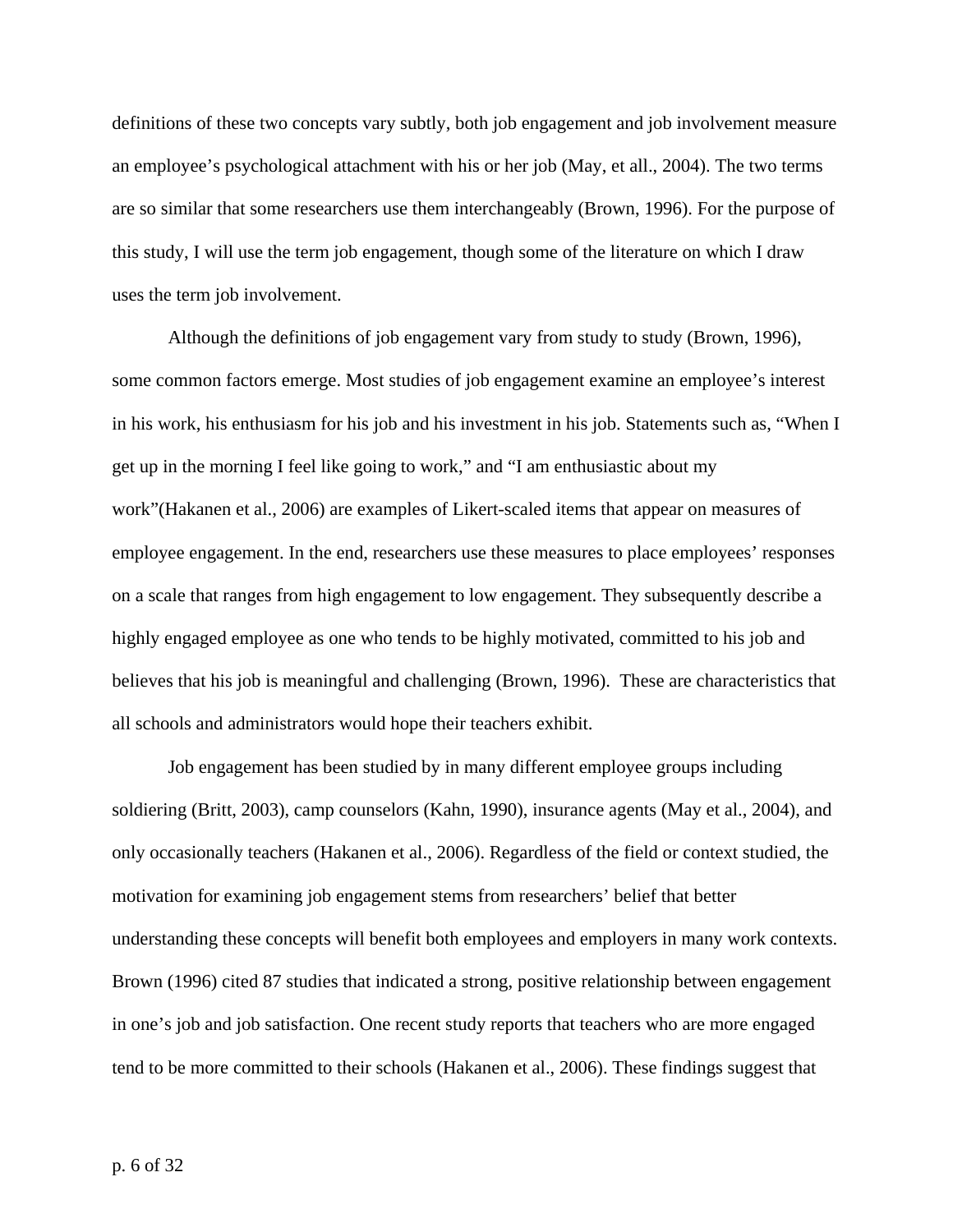learning more about teacher engagement may help us understand how to better retain and develop teachers.

Research shows that job engagement is affected by both personal characteristics of the employee (e.g. self-esteem and self-efficacy) and workplace characteristics (e.g. clear expectations and the availability of support or guidance) (Brown, 1996; Kahn, 1990). A teacher might explain her diminished engagement as a result of personal factors such as changing professional interests, or a lack of self-efficacy in performing her work. Another teacher's diminished job engagement might be explained by a lack of opportunities in which to engage, or a lack of support offered by the workplace. Additionally, because personal characteristics and job characteristics are interpreted differently, what positively influences one teacher's job engagement might diminish another teacher's job engagement. For example, needing to take classes to become recertified may inspire one teacher's job engagement, while the same requirement may diminish another's.

This study adds to the literature on job engagement and second-stage teachers. I found that teachers who describe themselves as engaged in their teaching enact that engagement in very different ways. Variations in job engagement for this sample of teachers became apparent as they described their investment in teaching. This research also illuminates some of the unique opportunities and challenges that teachers in this career stage face and that may affect their engagement and investment in their job. Opportunities that arise because the second-stage teacher is increasingly able to determine how to allocate time and energy at work, may increase job engagement and investment, though as this study will show, this is not always the case. Finally, this study suggests that schools may need to be more active in how they support and guide second-stage teachers' engagement and investment.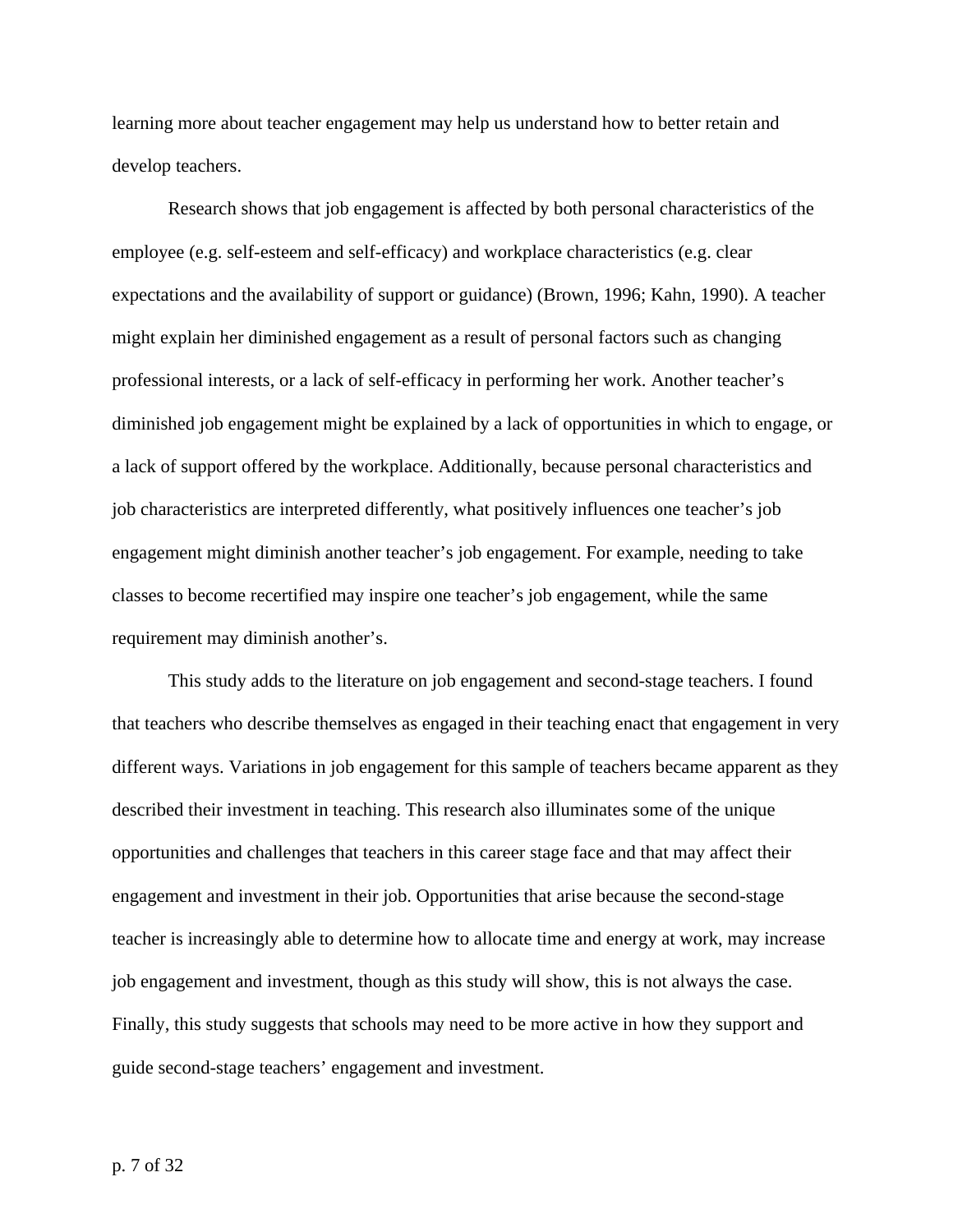# The Study

Having draw on various definitions and measures of employee job engagement (Brown, 1996; Kahn, 1990; Kanungo, 1982; Lodhal & Kenjer, 1965; Saleh & Hosek, 1976), I define a teacher's job engagement as her interest in, enthusiasm for and investment in teaching. Unlike many prior studies that measure job engagement in an effort to associate engagement levels with important workplace outcomes such as effort and motivation (Brown & Leigh, 1996; Lazarus, 1991), I sought a more nuanced understanding of how second-stage teachers described their engagement. To achieve that understanding, I interviewed 12 second-stage teachers, six from each of two different high schools, asking questions about their interest, enthusiasm and investment in their work. My research was guided by the following research questions:

- How do second-stage teachers describe their engagement in their work?
- What do these teachers say has enhanced or diminished their engagement in their work?
	- o How, if at all, do their personal lives, school contexts, students, instruction, colleagues and other factors enhance or diminish their engagement?
- Do these teachers suggest that their job engagement is related to their projected tenure in teaching? If not why not?

Participants were purposively selected to ensure variation in their content area, gender and years of experience (see Table 1). Locating second-stage teachers from one of the schools proved to be particularly challenging. Most teachers were novices or veterans, an indication that issues related to second-stage teachers will become more pressing for this school in the near future.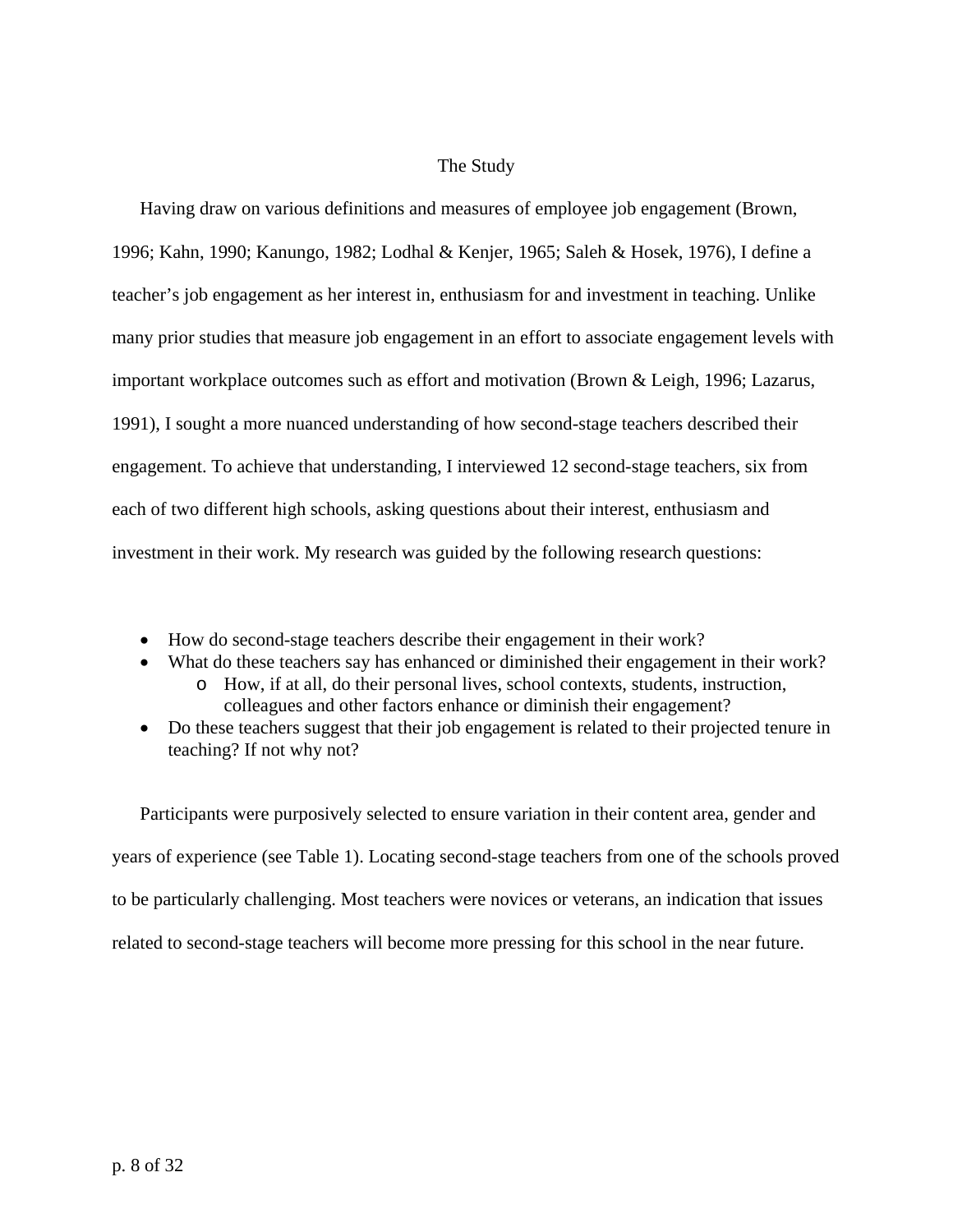| Table 1. Participant characteristics |  |
|--------------------------------------|--|
|--------------------------------------|--|

| School 1    |           |            | School 2    |           |            |
|-------------|-----------|------------|-------------|-----------|------------|
| <b>NAME</b> | DEPT.     | <b>YRS</b> | <b>NAME</b> | DEPT.     | <b>YRS</b> |
|             |           | EXP.       |             |           | EXP.       |
| Gina        | For Lang. | 4          | Lynn        | English   | 6          |
| Laura       | Science   | 6          | Matt        | Math      | 4          |
| Thomas      | English   | 6          | <b>Nick</b> | History   | 8          |
| Ian         | History   | 9          | Siobhan     | Health    | 4          |
| Ellen       | Art       | 6          | Ava         | Spec. Ed. |            |
| Mary        | Math      | 9          | Cecily      | Math      |            |

I selected participants from two similar schools to limit the contextual variation in the study. Both schools are public, suburban high schools with about 1500 students. They are located in blue-collar working-class communities with a higher percentage of students classified as lowincome than most neighboring communities. Each school has one principal who is supported by a group of deans. Additionally, each school is organized into academic departments led by department heads.

I interviewed each participant using a protocol of open-ended questions for 90 - 120 minutes. After transcribing the interviews, I investigated patterns in these teachers' engagement by writing summaries about each teacher's interest, enthusiasm and investment in teaching and then comparing these memos across participants. I then coded transcripts using both thematic codes drawn from the literature on teacher engagement as well as themes that emerged from the data. The use of these codes assisted in identifying variations in their investment.

In refining my analysis at different stages of the process, I brought my findings to a study group and members of the Project on the Next Generation of Teachers. These outside perspectives raised important questions and alternative explanations that helped me clarify and refine my analysis and statement of findings. The feedback I received served to check my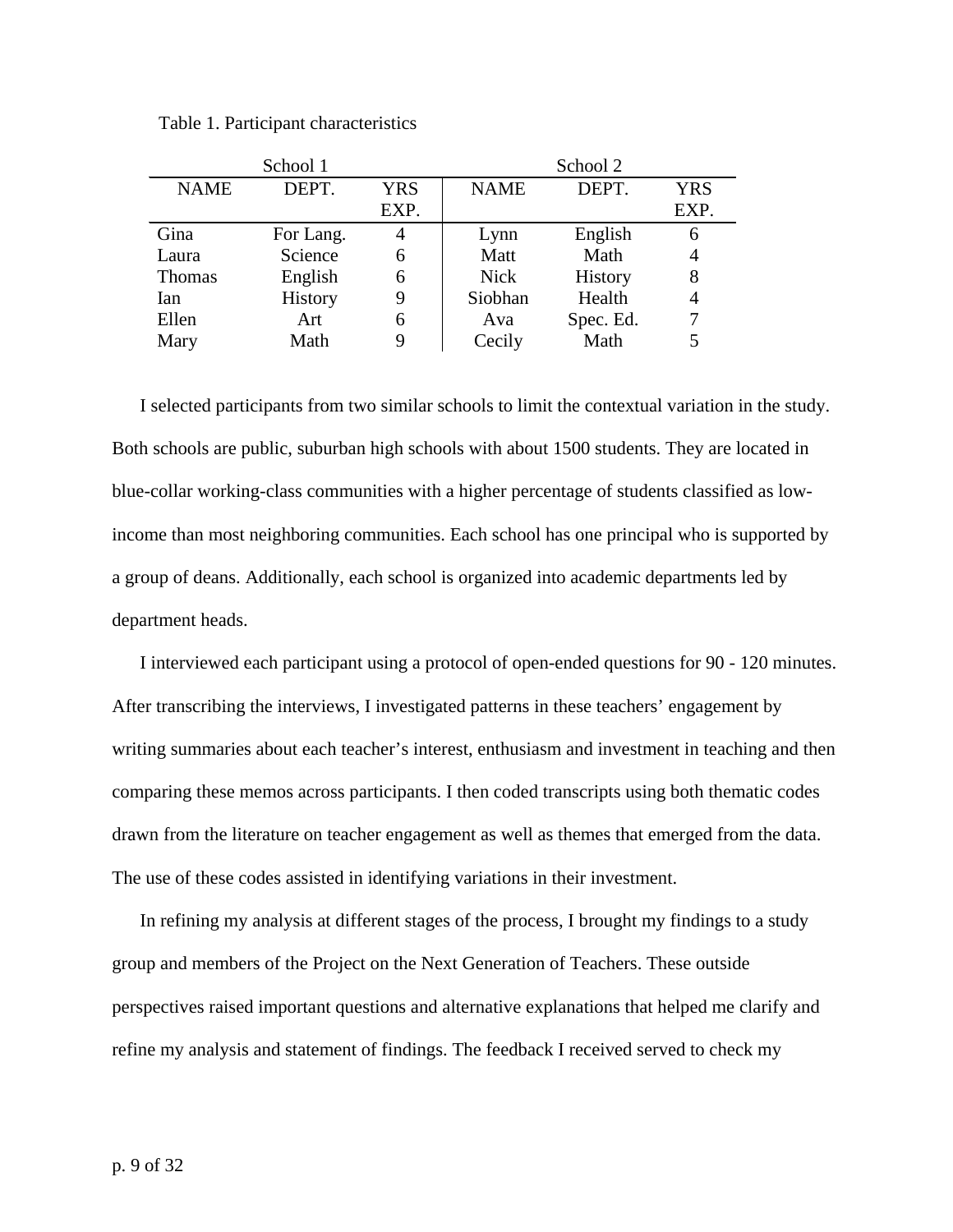process at different stages of this analysis, and consequently improved the interpretive validity of this study.

## Findings

Analysis revealed that participants' job engagement centered on the work they do with students in classrooms, or as more than one participant described it, "the teaching part of teaching" (Laura, Gina). Participants talked about their engagement in their work as essential to their professional motivation and their retention in the field.

Although they all reported feeling invested in their jobs, especially in their classroom teaching, they also discussed investing varying degrees of time and effort into their teaching. At this stage in their career, they had developed confidence and competence in their teaching, which enabled them to focus less on issues that consumed them as novices - classroom management and school policies - and to reinvest this time and energy in other things. While some participants discussed their excitement about now having more time to attend to and develop certain aspects of their teaching, others talked about family and demands for professional recertification taking their attention and time away from the classroom, and one participant indicated that he had actually diminished his effort and investment in teaching because he found himself uninspired and sufficiently competent.

Many participants commented about the general absence of guidance and support as they decided whether and how to invest in their teaching at this stage of their career. Acknowledging that their schools did not intervene when teachers stopped investing in their work, participants recognized that they, too, could continue to teach even if their effort was severely diminished.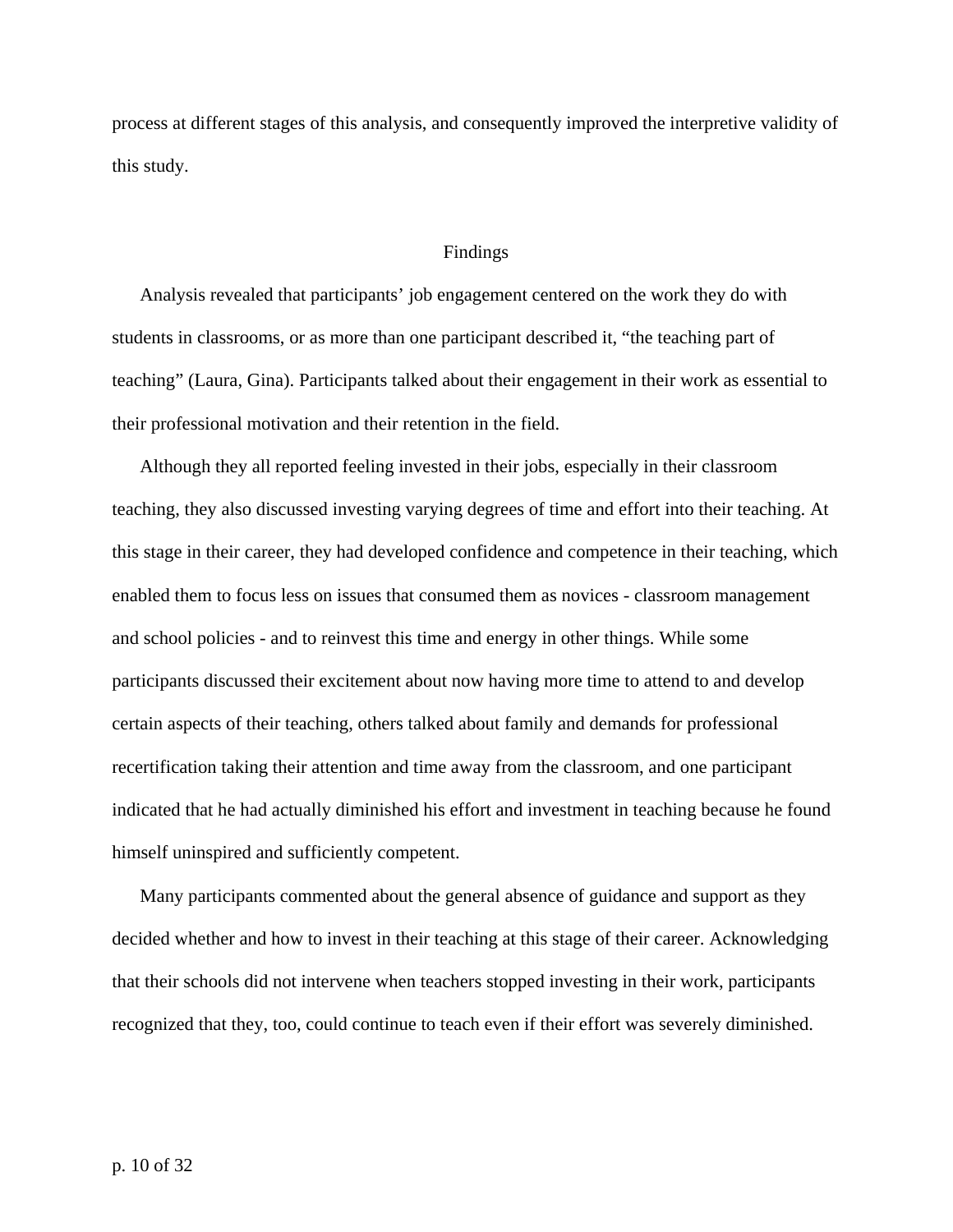Participants suggested that a better balance of guidance and autonomy in helping teachers make decisions about how to invest in their jobs would benefit them and their teaching.

The following discussion begins by examining how these second-stage teachers talk about their interest in, enthusiasm for and investment in "the teaching part of teaching," and how they see their engagement in teaching as critical to their retention. Next, I discuss how, despite this similarity, they describe varying degrees of investment in their classroom teaching. They have opportunities and alternatives that they did not have as novices. Participants discussed four distinct investment alternatives that I have called, "investing actively," "investing judiciously," "coasting" and "idling." Participants who discuss investing actively talk about being able to invest their time and energy into their classrooms and teaching in new and interesting ways. Those who invest judiciously felt the need and had the chance to be selective in their investment in teaching, often directing more of their time and energy into other responsibilities. Coasting was an alternative described by one participant, who thought he was competent enough as a second-stage teacher to rely on what he had done in the past and, thus, coast with very limited investment in his teaching. Participants also referenced some of their veteran colleagues who had stopped investing in their teaching altogether and were, thus, idling. After describing these investment alternatives, I discuss the role that schools play in guiding and supporting teachers' investment. I draw upon the experiences of these participants, all of whom make their decisions in schools that intervene little in individuals' choices, and are best described as laissez-faire. Finally, I suggest a more balanced approach to attending to the job engagement and investment of second-stage teachers.

*"The teaching part of teaching" drives teachers' interest and enthusiasm*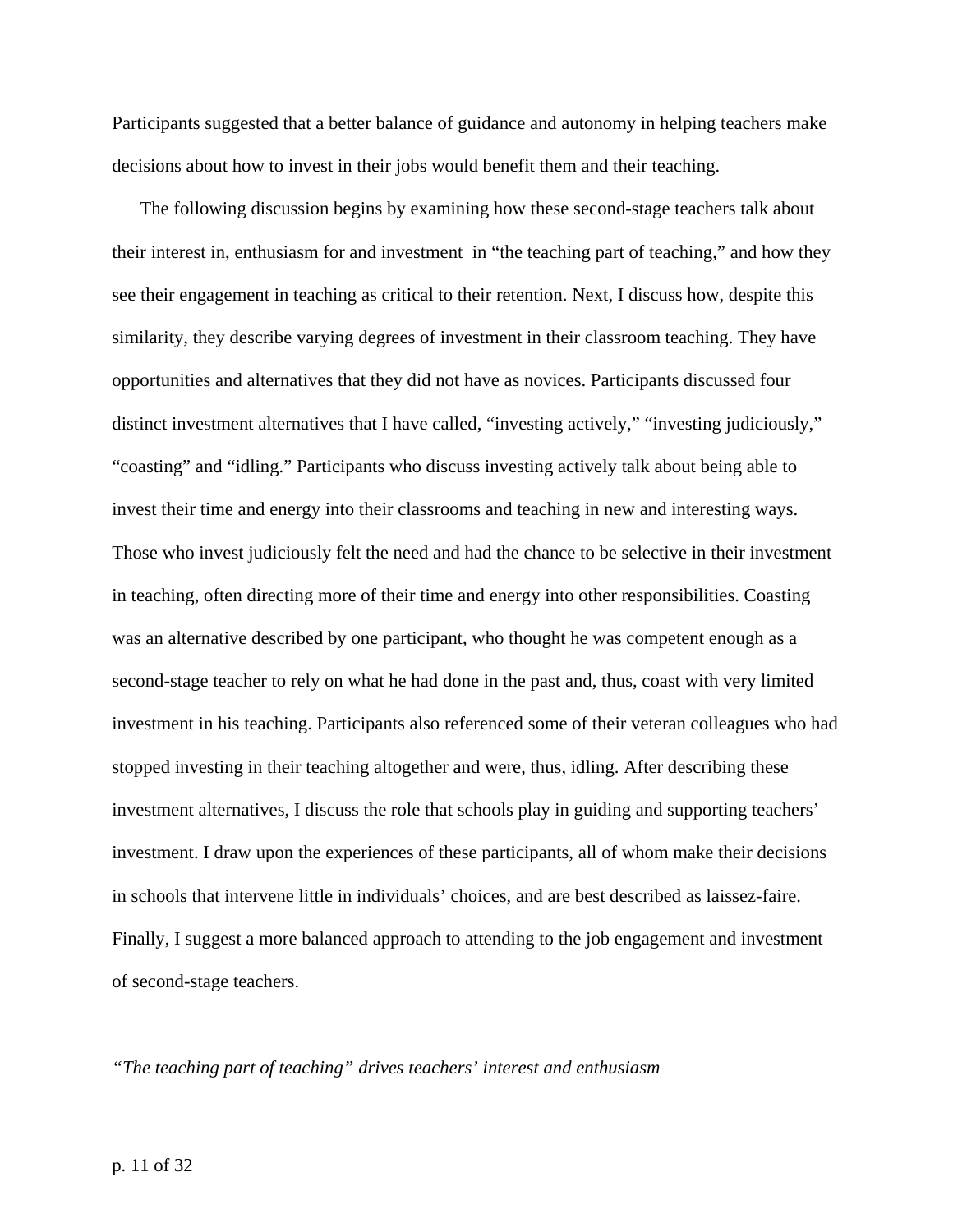I recognized from the beginning that the job engagement of teachers might differ for different aspects of their work. Therefore, I asked participants to describe the parts of teaching that interested them the most, made them the most enthusiastic, and in which they were the most invested. They unanimously said that they were most engaged in working with their students and in efforts to help them learn and develop. More than one participant referred to this as "the teaching part of teaching" (Laura, Gina).

 They offered different reasons why the "teaching part of teaching" was what maintained and drove this focus on classroom teaching. Some were motivated by a love of their subject. For example, Laura said, "I really like the subject material, for one thing. So I always find that I'm learning new things. . . the more I teach, the better I understand the material." Others found classroom teaching interesting because of their interactions with students. When asked what drives her interest and enthusiasm in teaching, Mary said, "Probably interacting with the kids. I have classes that have a couple of kids I wish I didn't have to interact with. But for the most part, you know, they make it fun. They make it interesting." Many respondents mentioned both sources of inspiration. Ava summed it up when she said, "I love working with them [the kids]. I love working with high school kids. . . . And I love the subject. I love English. I think there's so much you can do with it."

Most participants reported that their engagement in "the teaching part of teaching," was what sustained them. Matt said, "I can't see myself doing anything else because I think my enthusiasm, my interest, and my investment in teaching is I guess high enough. It almost keeps you there. I think teachers teach because they love it." There was a general sentiment that, if they ceased to be interested in and enthusiastic about what they did as teachers, they should stop teaching. Thomas said, "If I stopped loving my job as a teacher, I would stop teaching. I will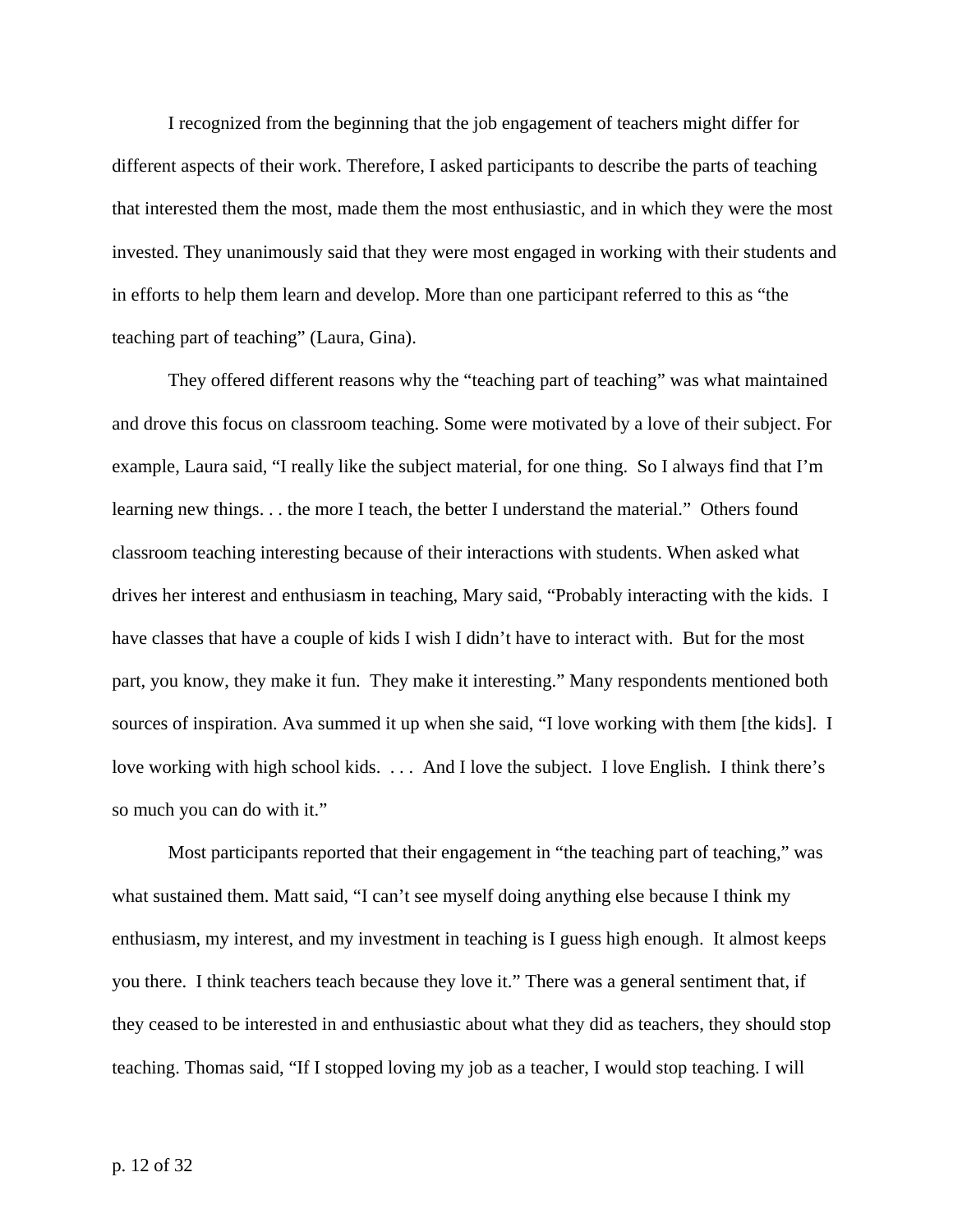only do this as long as I love it and I hope I always love it." Keeping them in their jobs is their deep-seated interest in, enthusiasm for and a feeling of investment in what they do as classroom teachers. This may not be surprising, given that teaching has been described as a profession offering limited extrinsic rewards (Feiman-Nemser & Floden, 1986), but a fact that may elevate the importance of attending to job engagement among teachers.

# *Increased confidence in the second stage of teaching*

 These participants' engagement in their classroom teaching was in part bolstered by the fact that they had fewer concerns about their teaching at this stage of their career. A few teachers described actually being more excited about and interested in their teaching because they now felt like it was something they could do reasonably well. For example, Laura said, "I became a little more excited and a little more interested . . . simply because I really got the hang of it, for lack of a better word. . . I really started to kind of get a feel for what's going on." Research supports the possibility that higher self-efficacy may be related to higher work enjoyment and higher retention (Johnson & Birkeland, 2003).

These teachers' self-efficacy has grown with experience. Thomas described this simply. "I suppose incrementally it gets a little easier because I'm just. . I'm better at it. I'm more experienced." Similarly, Cecily said, "I feel confident in myself because I've been able to really learn from each year of teaching. And it makes me feel like I'm getting better from year to year."

Participants often contrasted their current sense of self-efficacy with how they felt during their first couple of years teaching, which were marked by struggles with very basic aspects of teaching. Lynn said, "That first year was just difficult." In addition to trying to create her lesson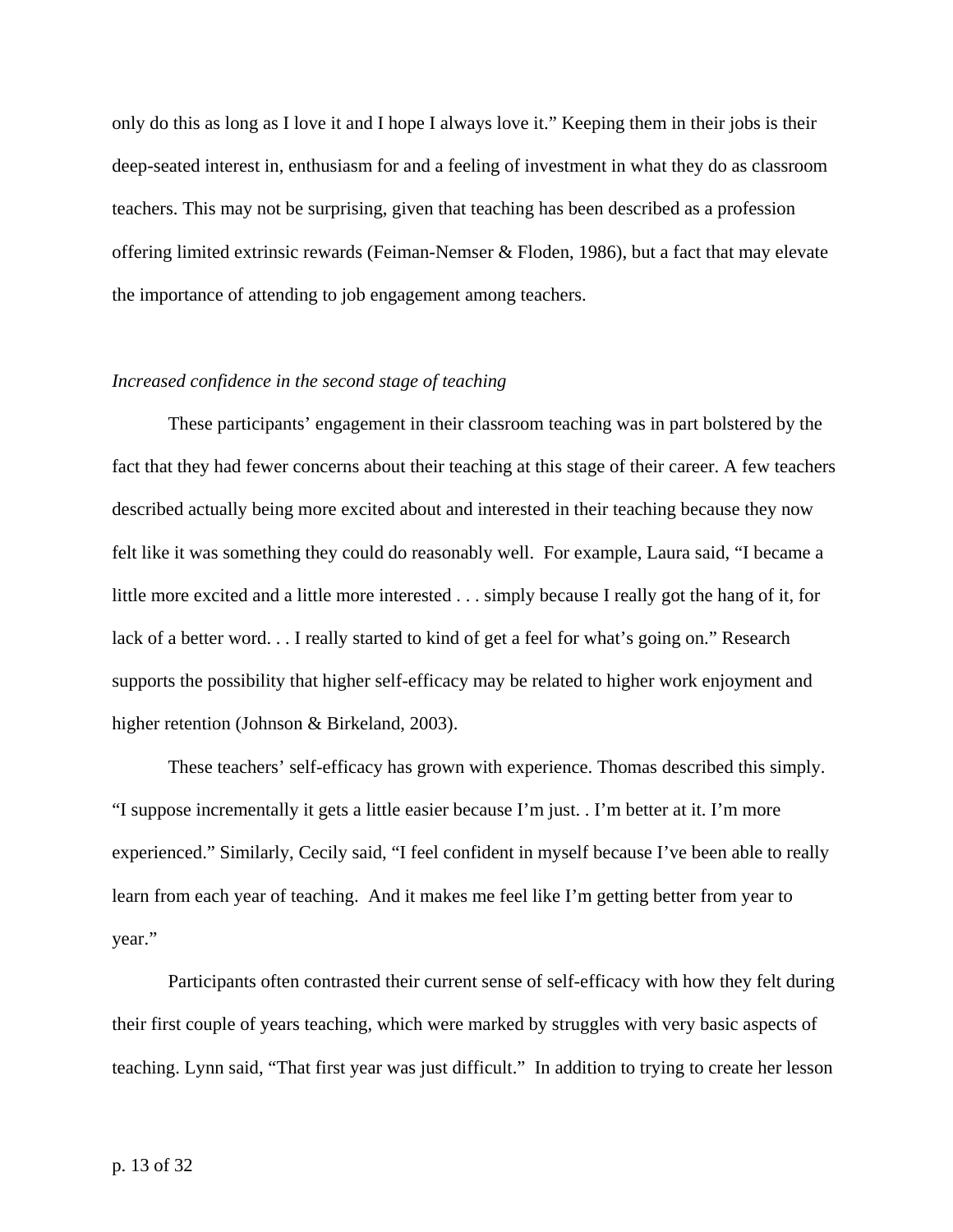plans for the first time, and figuring out how to "establish" herself in her classes, she was one of six participants who described having a split assignment, requiring her to travel from classroom to classroom in her first year. Lynn described her first and second years as a "huge learning curve," characterized by, "a lot of mistakes." Over time, however, she found teaching less difficult. In reflecting on her first year she said, "I've always been of the belief, do the hardest thing first and then the rest of it comes fairly easy." After a couple of years in the classroom she, "felt like I could say something without people looking at me like, 'What do you know?' You're the new teacher on the block. Got even better the next year. . . .I felt more confident about what I was doing."

 The increased confidence and competence that so many participants described provided them with flexibility about how to spend their time and energy. Gina, a fourth year teacher, described being desperate for ideas in her first year, and "soak[ing] up any suggestions someone would give me." In contrast, when describing her current experience, she said, "I've been around long enough to know what works." Now, as a result of greater self-assurance with her teaching, Gina said she is able to, "filter. . .what I want to do and what I don't want to do." She is no less busy than she was as a novice – a point that many participants emphasize - but she has more control over how to use her time.

 Similarly, Cecily explained, "You have more control because you know how things have gone in the past." She went on to say, "I really built up over the years a lot of different ways of explaining things. When the kids ask questions, I already almost know what they're going to ask because I've gone over the same stuff so many times." She was no longer constrained by very basic worries about whether or not her lessons would work. Over time she had become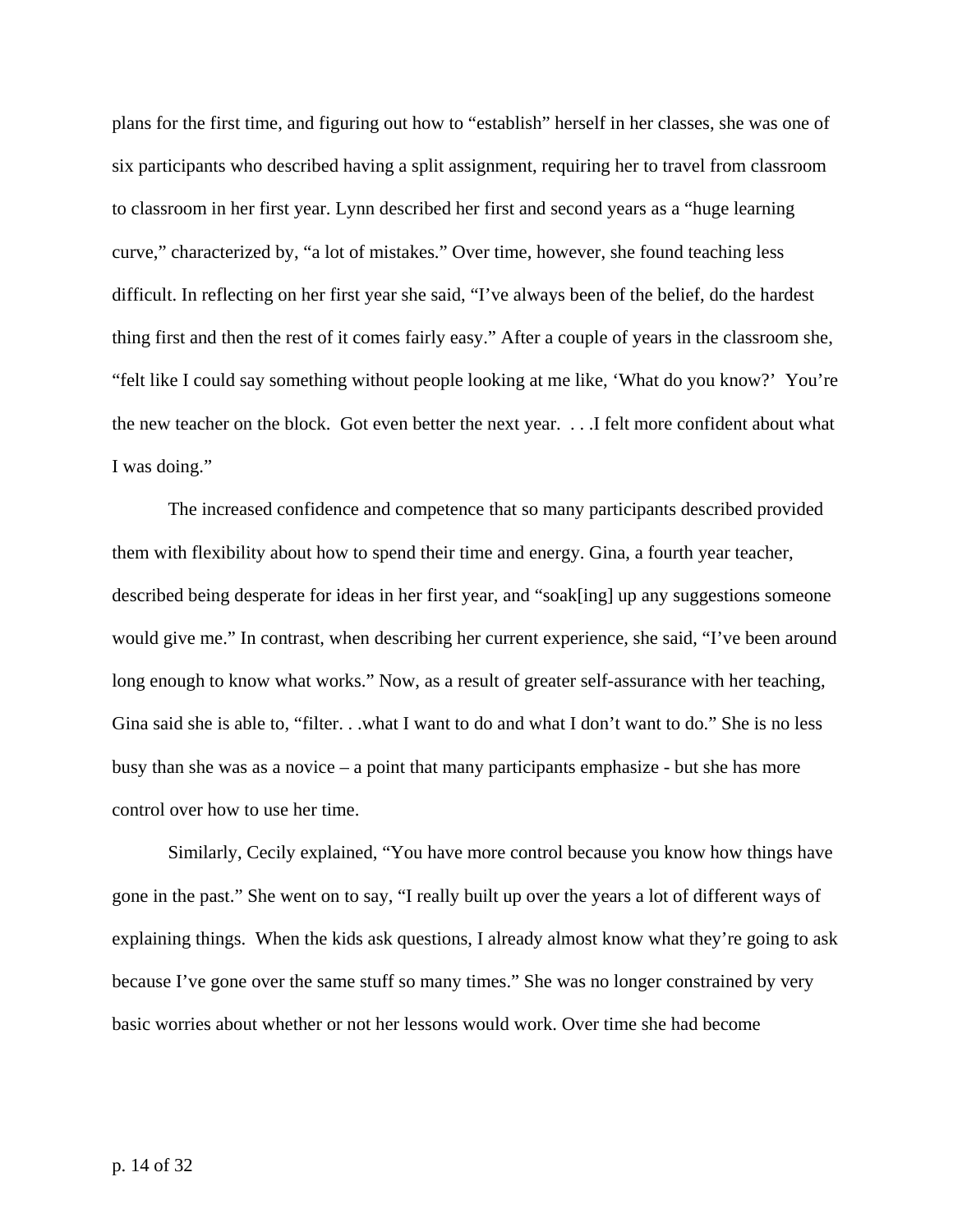sufficiently familiar with the curriculum that she could actually anticipate questions and draw on a repertoire of responses.

 It is important to stress that these teachers were not saying that they experienced an abundance of free time in emerging from their novice years, or that their work got easier as second-stage teachers. Rather they recognized that because they had certain aspects of their teaching under control, they were able to make more choices about how to use the limited time they had. While some teachers described investing actively in their teaching by choosing to do things they thought would improve instruction, others chose to invest judiciously in their teaching while attending to other demands on their time. Finally participants recognized their ability to diminish their investment or altogether stop investing in teaching by relying on their experience. The following four sections will describe each of these investment alternatives in detail.

#### *Investing actively*

 Some participants were excited to have the time as second-stage teachers to focus on developing aspects of their teaching that they considered more interesting than the basic tasks of lesson planning and classroom management, which held their attention as novices. Their ability to invest actively in their classroom teaching seemed to follow directly from the sense of selfefficacy they possessed as second-stage teachers. Putting more time and energy into developing their teaching was something they were able to do because they had already mastered the basics. They wanted to invest actively in their teaching because it made their work more enjoyable and because they thought it would make them better teachers.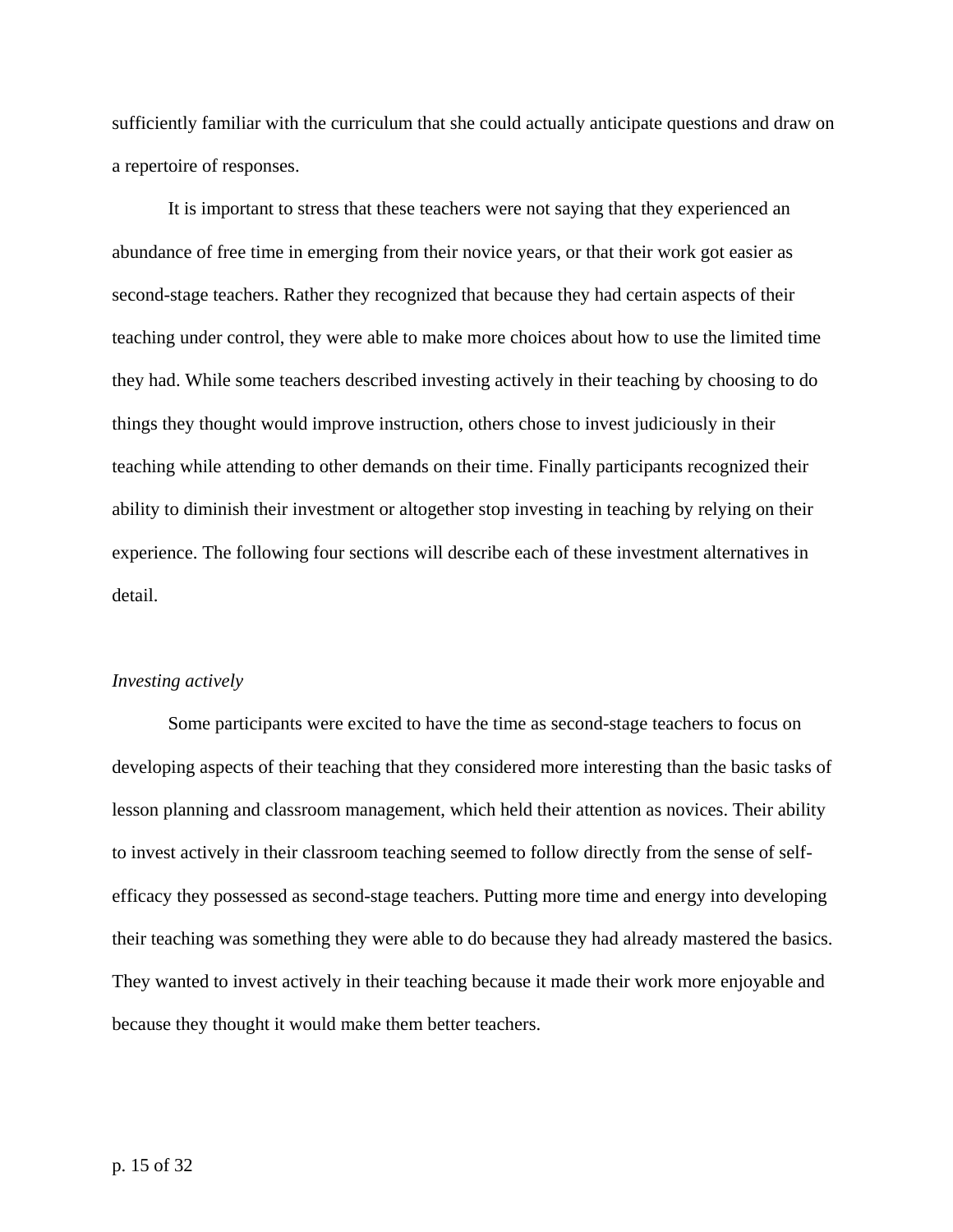Laura compared her first year of teaching with how she currently felt as a second-stage teacher:

Getting those sort of nuts and bolts, maintenance issues under my belt. . . takes that off your mind and gives you more time to actually think about the material. Think about how it's going to be presented, and how you're going to explain to students, and what problems you might come up with that, which is to me the far more interesting part than, how long is a bathroom break going to be.

Laura was happy to be able to use her time and effort to invest in activities that she found "more

interesting" professionally.

In many cases, teachers like Laura suggested that the ability to invest actively in their

teaching seemed to inspire them further. Ellen, a  $9<sup>th</sup>$  year art teacher talked about "changing her

teaching" over the years:

I love it. Yes. Because I am not real good with stagnation. I don't like to repeat the same things over and over and over. Even all my lessons, I try to find different ways to teach the same skills. Because I figure, if it's boring for me, it's got to be even more boring for them. So it helps. It keeps it fresh.

Likewise, Ava, a  $6<sup>th</sup>$  year special education teacher, described her decision to participate as a co-teacher with a colleague in the English department, as an experience that she said, "has kept me more passionate about it [teaching English]."

 Participants chose to commit this extra time to their teaching not only because it was interesting and inspiring for them but also because they hoped this investment would improve their practice. They believed that continuous learning and refinement of practice was necessary in order to teach well. Nick expressed this sentiment when he said, "I think you need to be constantly trying to retool, change. In other words, you're never perfect. I will never be a perfect teacher. There will always be things that I can improve, and if I'm not working to improve those things, then I'm bad." These comments echo the findings of many researchers of teacher education, that good teaching necessarily entails ongoing professional learning (Feiman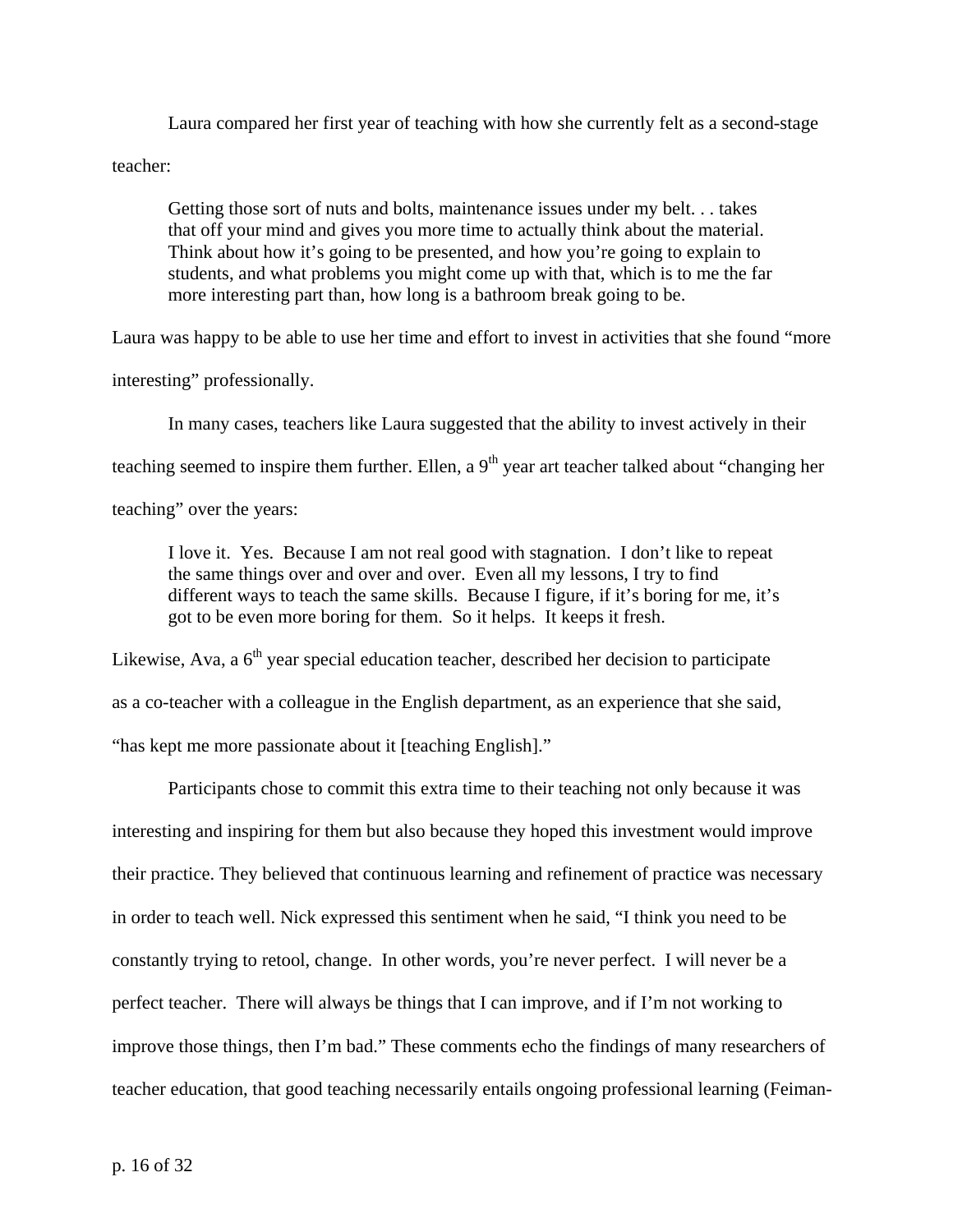Nemser, 2001). For his part, Nick chose to actively invest in his teaching by doing things like creating a new economics class, and teaching himself PowerPoint, which he used in many lectures. Notably, neither of these activities was necessary for him to continue to function satisfactorily as a teacher in the eyes of school administrators.

Matt also talked about wanting to improve his practice. He said, "I do choose to be invested because I want to be a better teacher every day. I want to be better next year than I was this year. I want to try to figure out how I can do that." Many participants in these two schools expressed independence and a sense of individual responsibility for remaining invested and engaged in their work. Typically, these teachers had to seek out their own opportunities for investing actively in their teaching. Administrators in their schools did little to encourage them or make opportunities available. Laura made this point describing a professional development workshop she recently attended:

I think this school is pretty good about paying for professional development opportunities when we bring them to them. . . But I don't think that they do a lot to encourage us. . . I've never had my director or my principal come to me and say, hey, you should go to this.

Although many of these teachers sought out such opportunities in order to improve their teaching, the impact that these activities actually had on their teaching likely varied and is impossible to determine in this study.

 Regardless of the impact, investing actively often occupied a great deal of time for participants. Lynn said, "I'll stay here until 4:00 or 5:00 working on things, researching things on the internet. Go home and I do the same thing." Siobhan rattled off a list of ways she actively invested in her work. She said, "I'm always working trying to make units better, trying to make the curriculum easier or harder. Trying to challenge kids who aren't being challenged. Reading up on information. Taking classes." Despite the long hours that these teachers still invested in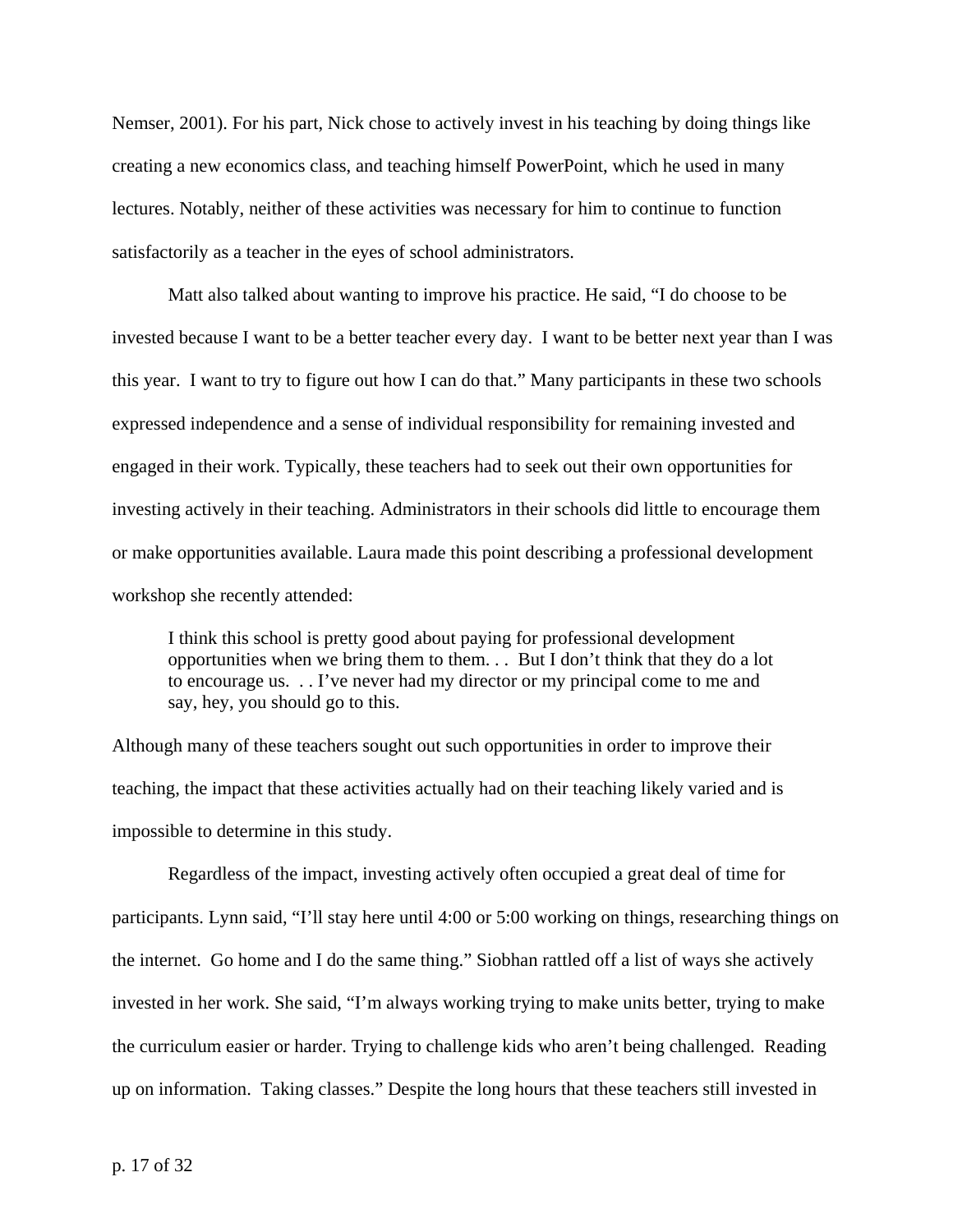their work, having some choice about how to spend their time, made the long hours tolerable, and even enjoyable. Gina said, "So I feel like I bring a lot of work on myself, but by choice."

 Sometimes, however, deciding to invest actively in their teaching led to frustration. Usually this was the result of administrators who did not recognize their efforts. Lynn described her disappointment in being passed over in a bid to be appointed advisor to a student group because of an earlier incident with her department head:

There I was, working my butt off. Trying to be a teacher. I had a student teacher that year. And I'm doing my internship as well. And I'm here until late every day. I'm coming in early. And feeling like, that's all you're going to look at all year that I did. Well, screw you. That's really the way I felt. . . It affected my whole personality. My morale. Everything.

Lynn was not alone in complaining about the lack of recognition for her investment. Laura described being out late one night to support and assist her students at a science fair, only to be handed a letter of reprimand the next day when her mid-term grades were handed in 4 hours late. Experiences like these signaled to teachers that their administrators and department heads ignored the ways that they chose to continue investing in their teaching. They demoralized and diminished the engagement of teachers who otherwise were poised to invest actively.

### *Investing judiciously in teaching*

 Some second-stage teachers focused on striking a better balance between the demands of teaching and other demands and opportunities in their lives. As second-stage teachers, they could choose to attend to things outside of teaching that called for time and effort. They were still very much engaged in their jobs, but believed that now they could manage teaching well without the same level of active involvement, and thus they could rely on their current skill and repertoires to manage their lessons successfully. In contrast to the boundless time and energy they had to put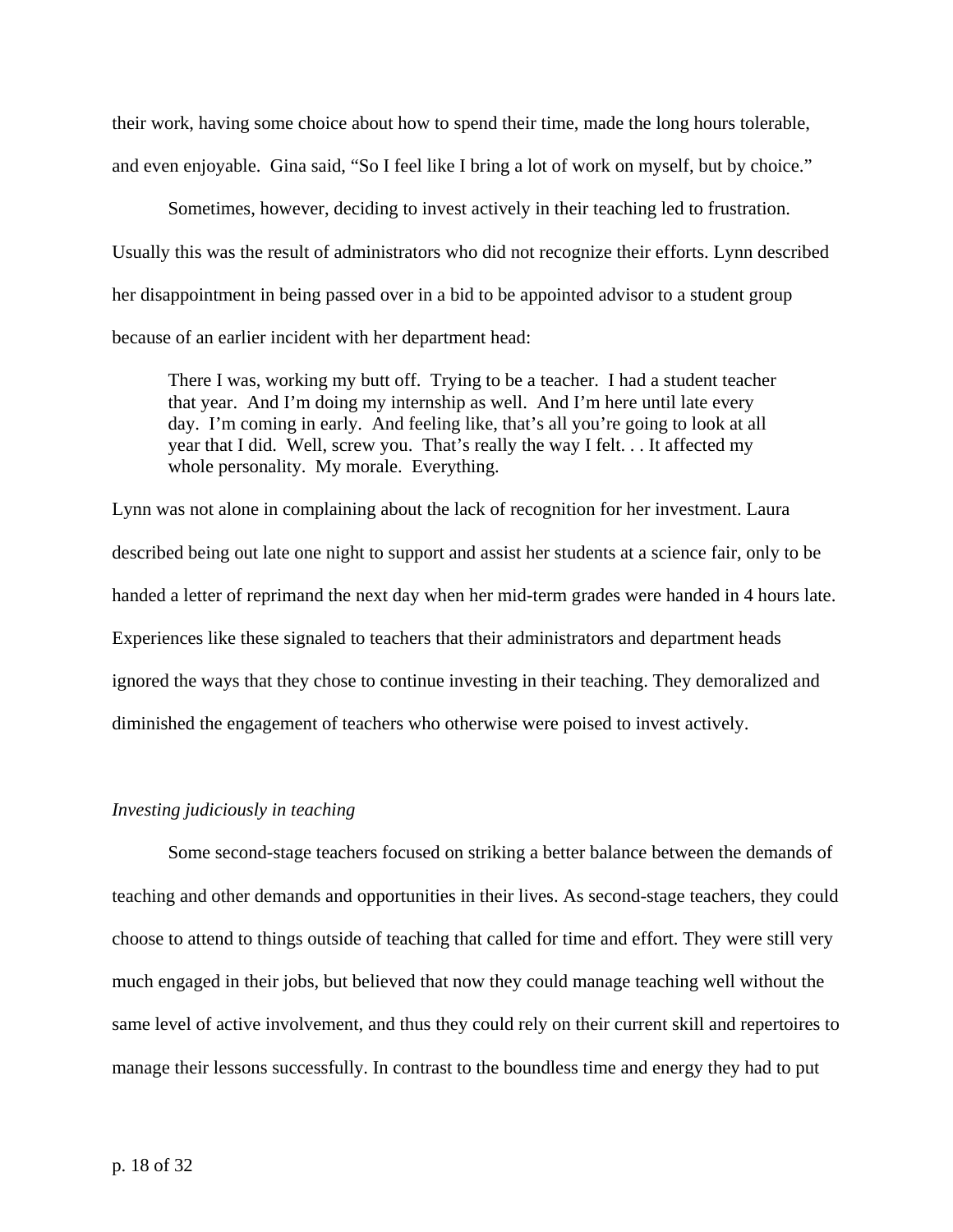into teaching as novices, they could now invest judiciously in teaching. Though they sometimes felt guilty about not doing as much as they should or could, being able to be selective about the ways they utilized their time seemed to address important needs for these teachers. Such options might, in fact, sustain them professionally.

 For example, Ava, the mother of a toddler, was expecting her second child at the time of our interview. She talked about the guilt she felt in not spending more time on her teaching and how she justified her decision.

Part of me feels guilty that I can't give 100% to teaching. But you know what, sometimes on my worst day I'm better than a lot of people on their best day. So, I know I'm not hurting these kids. And I think, right now, I know enough to say, I know myself. And if I wasn't with it, and I think if I wasn't reaching these kids, or if they weren't as successful as I thought they should be, it would be time for me to step away. And I know that about myself. But right now, it's still successful.

Ava feels guilty that she cannot invest as much time and energy into her teaching, but believes that she can teach well with very little additional investment.

Four out of the twelve participants in this study had become parents during their secondstage of teaching, and two others anticipated that they would have children before they completed ten years in the classroom, which may explain why investing judiciously emerged as a prominent theme among these second-stage teachers. Mary emphasized that, though she might temporarily diminish her investment in teaching, she was still very interested in and enthusiastic about the work, and she anticipated eventually returning to a more active level of investment. When speaking about the year that she gave birth to her second child Mary said, "Last year… I had less time to spend, but I really liked all my classes. So the investment was down, but the high interest and enthusiasm would have been up." Later Mary contrasted her earlier and current investment in teaching, saying, "I took part in more of the professional development stuff before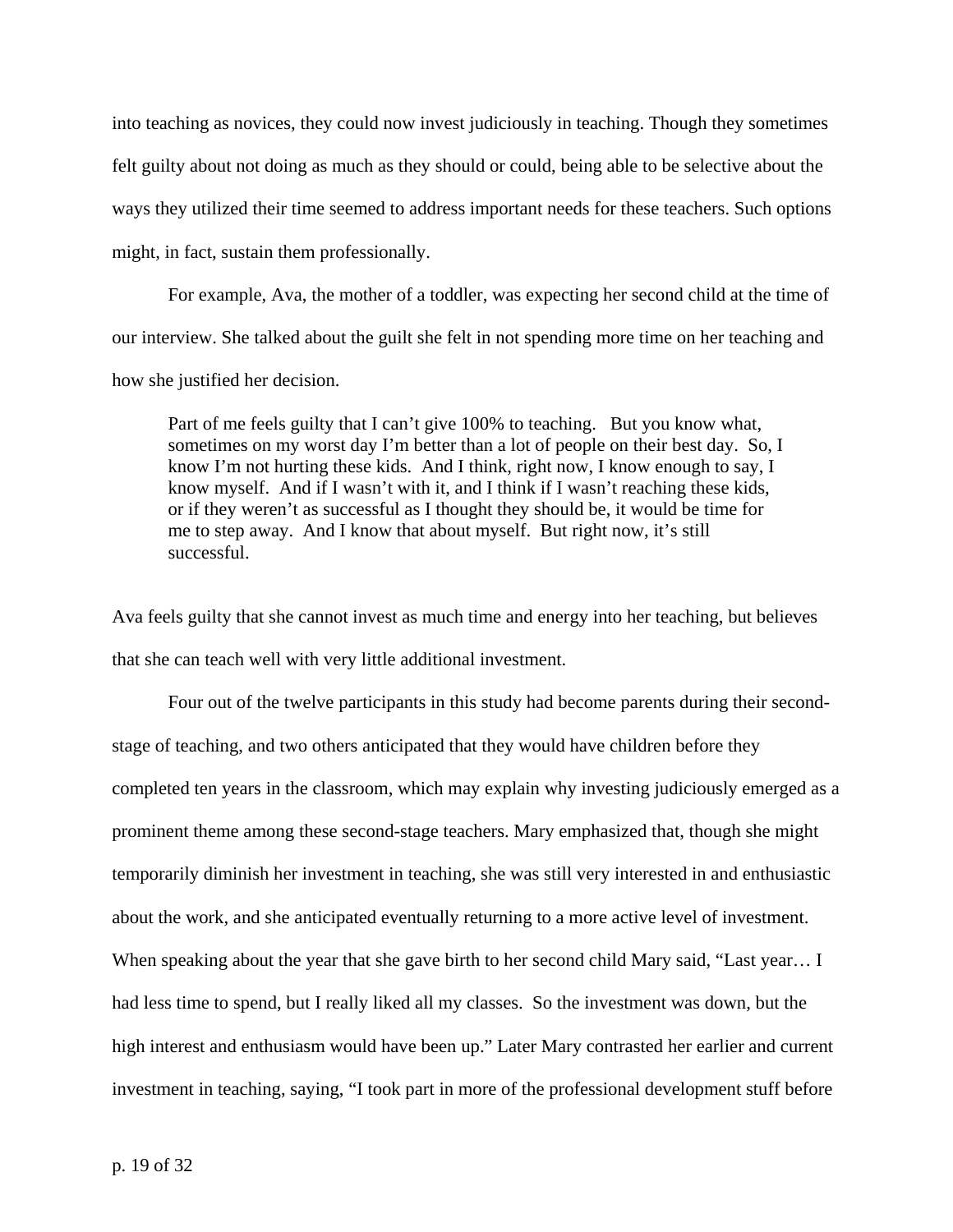I had kids. Because it gave me the new ideas to use . . . I haven't been doing anything extra going out of my way recently to do anything because of the time." She recognized the value of such extra efforts, but for a time would rely on the knowledge and skill she had accumulated, investing more time and energy in her family responsibilities.

 While some participants redirected their time to their family, others committed it to the demands of recertification. These teachers were required by state law to obtain a master's degree by the end of their fifth year in the classroom, and to renew their certification every five years after by accumulating professional development points. These demands, ironically, actually seemed to draw participants away from investing actively in their teaching. Both Cecily and Matt talked about balancing the demands of recertification in their second-stage of teaching. Cecily, who chose to earn her master's degree in guidance, started taking classes during her second year of teaching because she would need to complete the credential by the end of year five in order to achieve professional certification. She described the impact that pursuing this certification had on her teaching:

I mean, I guess, when doing my master's part-time, I was more distant from the kids because I was so focused on all this other stuff I had to do. I've let like personal things that have been going on in my life sometimes distance me from them a little bit.

Cecily's need to obtain her master's degree had, at least temporarily, shifted her attention and energy away from her classroom. Interestingly, she admitted that her experience doing her practicum for this degree had, in many ways, solidified her resolve to be a teacher. However, in the short-term it has also led to her diminished investment in her teaching.

 Matt had just started his master's degree program. He recognized that pursuing this degree made him compromise his investment in his teaching. He explained,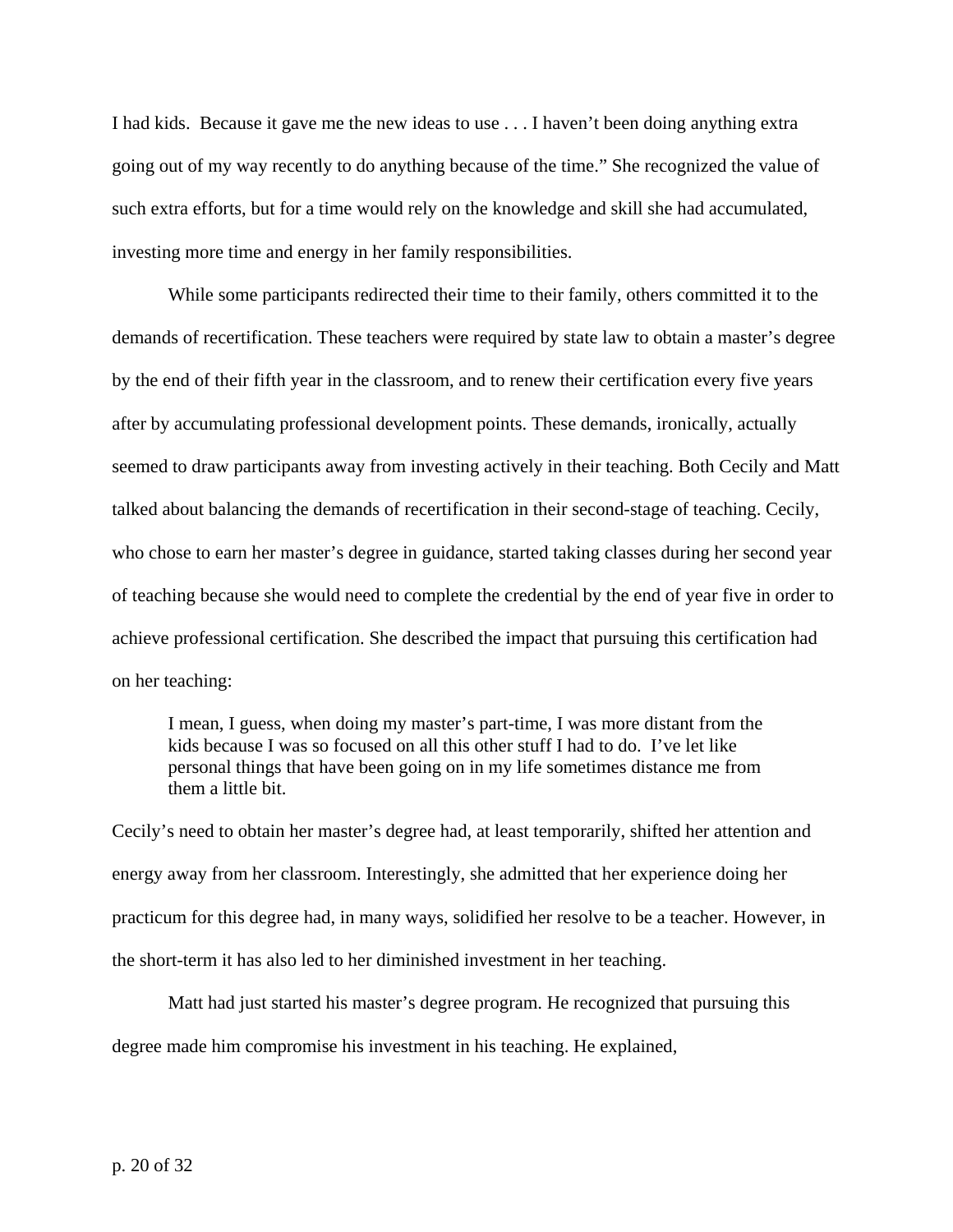I'm in the process of getting my master's. So it's hard for me to be able to balance teaching, taking class, coaching, all these aspects of life as a teacher. But I have been offered an opportunity to be a mentor. I actually turned it down, temporarily. When that came up, when that opportunity came up, I basically said, "Well once I get my master's, I'd love to." But right now, I think I'm going to forego that opportunity. Give me a chance to focus and concentrate on what I'm doing.

Because Matt did not have to mentor either to fulfill his formal job responsibilities or to

ensure that his classes functioned well, he decided to decline the role, at least for the time

being.

 These teachers could manage their careers along with other family or professional demands. For some, their ability to invest judiciously made it possible to continue teaching. Ava explained:

Right now I'm feeling a lot better about it than I did a couple of years ago. You know, a couple of years ago, I'm like - should I just stay home? Is it worth it? I can't be my best here [at school] and be my best there [at home]. But at this moment, you know, I'm feeling better about this. There's more I want to do, there's more I know I can do with these kids. And that's where I am right now.

Ava felt that the time she needed to attend to her family would prevent her from being her best, both in her work and in her role as mother. However, after returning to work following her child's birth she realized that she could manage both. Feeling she could succeed as a teacher without always having to be at her "best," Ava chose to remain in teaching. Without the option to invest judiciously, she might have left teaching.

 The second-stage teachers, who described making such compromises, viewed them as temporary. All of these teachers talked about a time in the future when their active investment in teaching would again return. They believed that being a good teacher meant continuously striving to improve their practice in one way or another. For example, Mary said, "What I'm hoping is, you know, as [my children] get bigger, I'll have more time to invest and get back into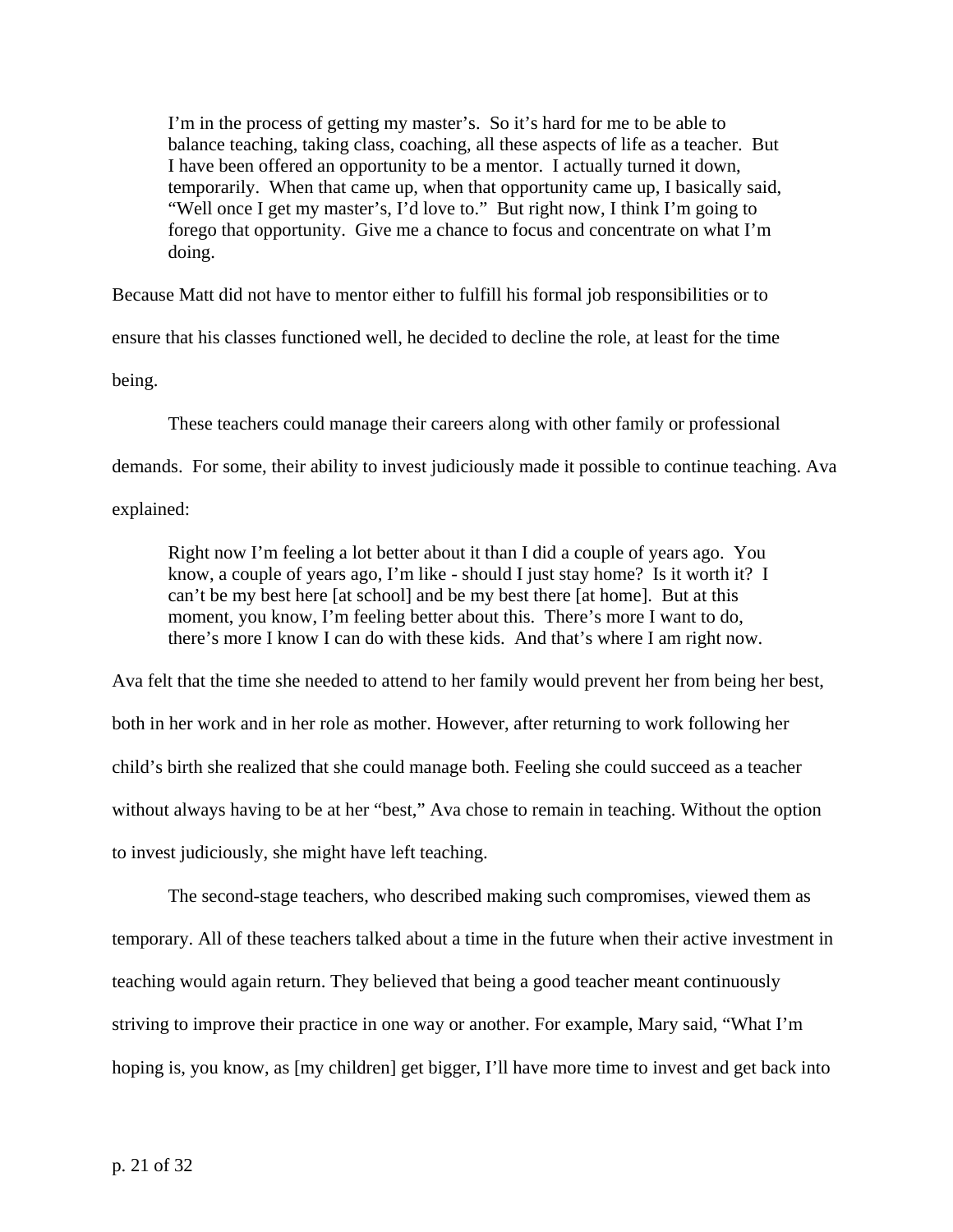the whole, you know, looking up the interesting activities and getting back to the creative part of it."

# *Coasting*

 Only one participant said that his investment in teaching had diminished over the years, and might remain diminished for the long-term. Ian, a ninth year teacher, described himself as being very interested and enthusiastic about teaching, but he admitted that currently he was not investing actively in his work. Nor was he investing judiciously as a result of other demands on his time. Instead, he was coasting. His self-efficacy enabled him to rely on the lessons and skills he had developed previously. He explained that he no longer was investing actively in his teaching because he felt no inspiration or support from his school and administrators.

 Ian operated very independently as a second-stage teacher, making most of his own decisions about his curriculum, pedagogy and continued professional investment. He saw both benefits and costs to this independence and autonomy:

I pretty much have complete autonomy with what I do in the classroom. So, I have a lot of freedom. There's no one looking. . breathing down your neck. Or there's no one even walking through the classroom. Again, that's great in a way. . you don't have to worry about it. But, again it can be a slippery slope also. You can get too much. . .too, too, too loosey y'know about it, and then not serve the kids as well.

Ian both enjoyed his autonomy and saw it as his license to coast. In the past, he had created his own AP course and annually supported his students through a History Day competition, things that no other history teachers in his school were doing at the time. However, after nine years he felt this had become "too much." He was not encouraged or rewarded for putting anything extra into his teaching and, thus, it had become easier for him not to invest and consequently "not serve the kids as well."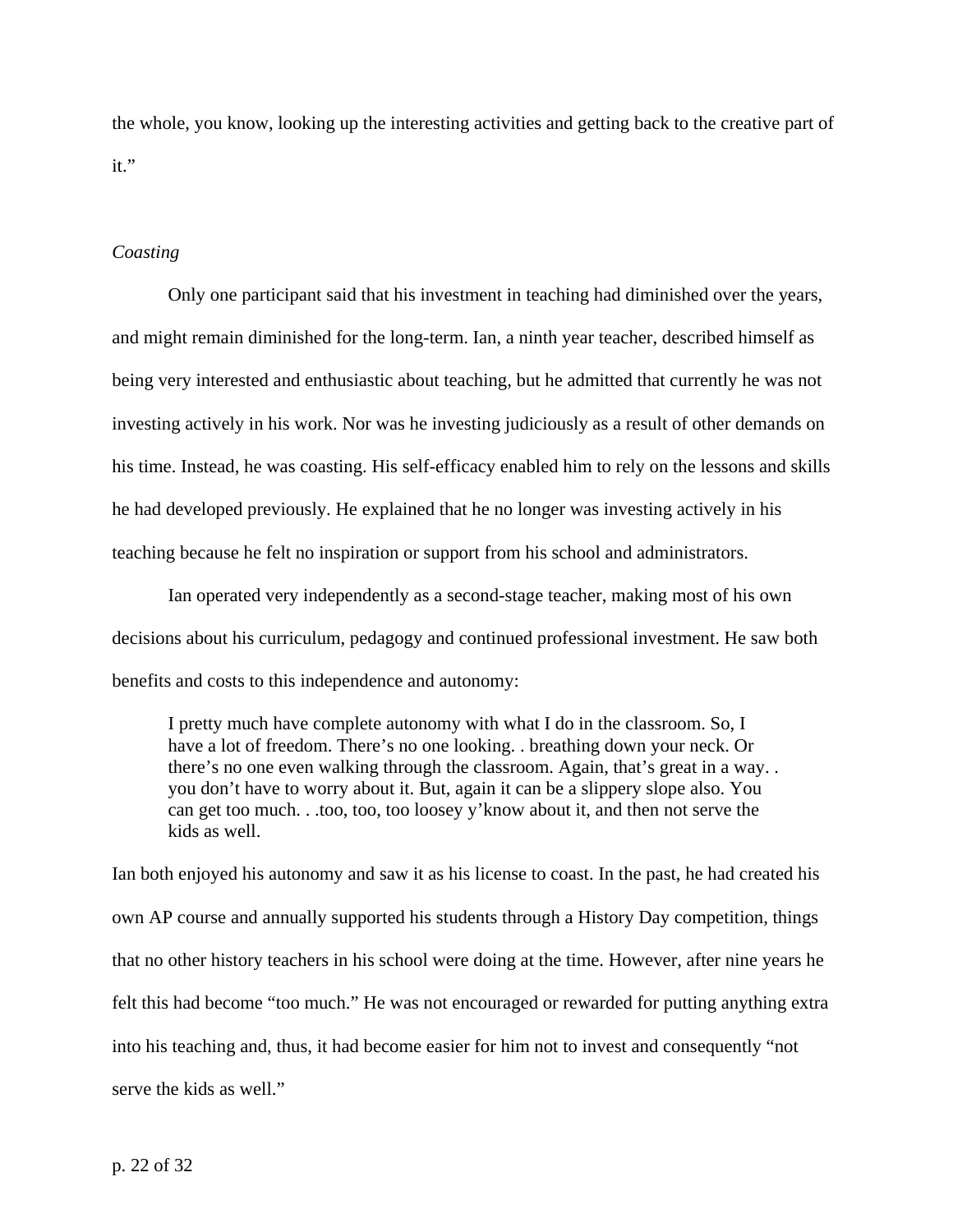Though Ian admitted that he might not be teaching as well as he could, he was sufficiently competent to be ignored by administrators. He said, "the principal knows me and he knows that I'm not going to cause any big waves and I can handle the class." In fact, Ian's descriptions of his teaching indicated that exciting things were still happening in his classroom because he had developed skills and a repertoire of lessons over the years. He understood that, in his words, "If the kids are not really responding to me then I don't want to be [teaching]." Thus, his investment in teaching was limited to maintaining this competence.

 Unlike other participants who said their level of engagement and investment in teaching was something for which they were individually responsible, Ian laid some of the responsibility for his coasting on his school environment. He reflected, "I have so much autonomy that I can kind of get bored." Later he said, "Mediocrity is sort of the norm. And it does diminish your appreciation for the job I think. So, I mean. . and it's horrible, but you become more like your environment than you care to admit."

Ian hoped that either his school culture would eventually improve, or that he would find another school that would recognize his experience and appreciate his efforts. However, in the meantime, he felt could continue to coast. Though he was uninspired and dissatisfied in his current school, the idea of giving up the security of seniority unnerved him, and he admitted his reluctance to switch schools or leave teaching. He said, ". . .you kind of have that mentality I think in teaching that you are protected by your professional status, or you're protected by working ten months a year. There are those benefits that keep you in the classroom and not taking the risk to go [elsewhere]."

#### *The possibility of idling*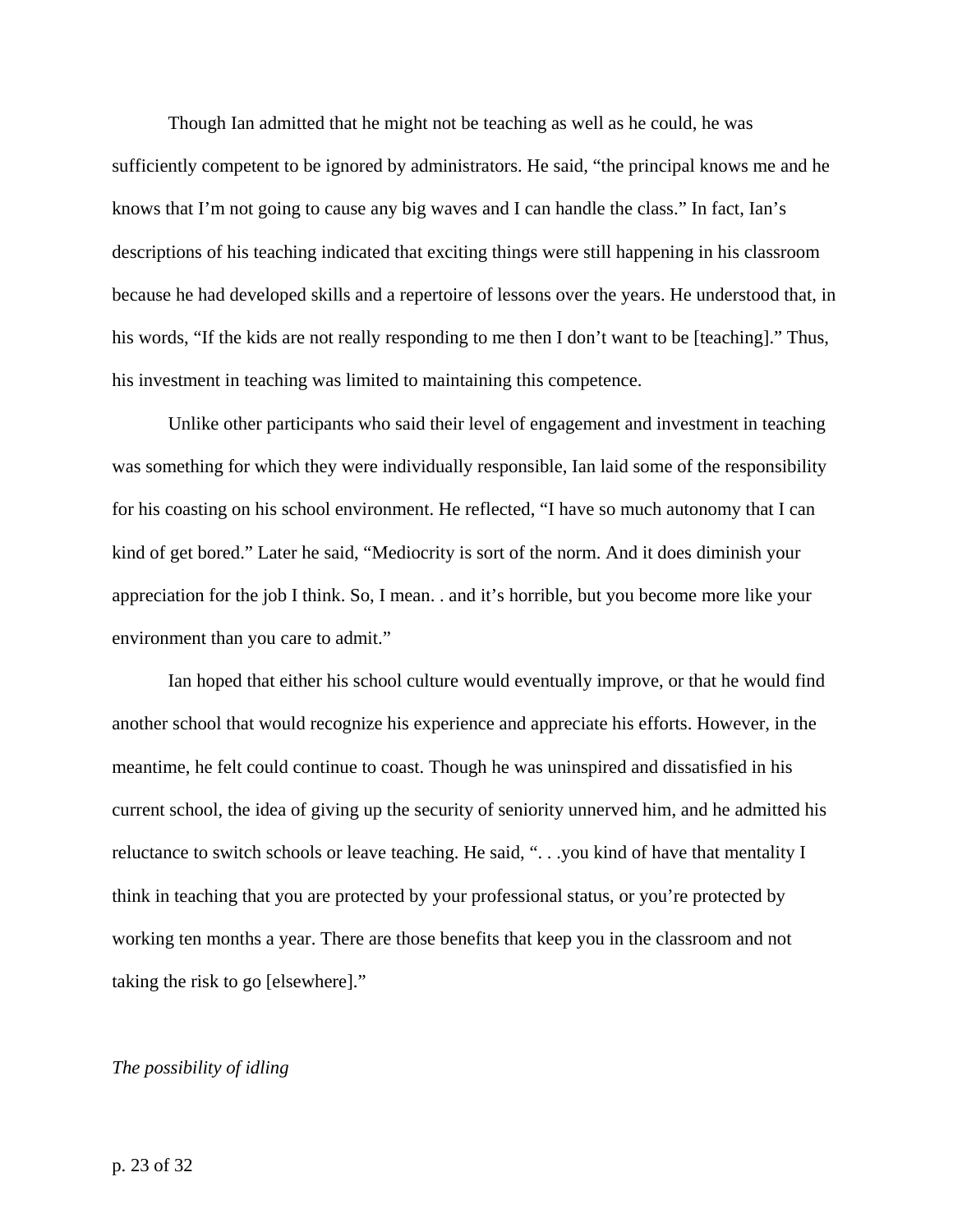Though Ian stood alone in this sample in admitting coasting rather than investing in teaching, many other participants described colleagues who had diminished their investment even further. In their opinion, these colleagues had completely stopped caring about and investing in their teaching. They were idling. They stayed in teaching, but made little effort to actually teach. Participants felt such idling harmed students and diminished their own motivation. They hoped to avoid idling in their working futures.

For example, Lynn observed, "[My colleagues] become cynical, and they become bored with what they're doing. And it's the basic, you know, hand-out-the-packet-and-do-the-bookyourself type of thing." Nick also suggested that quite a few of his colleagues were idling. He said,

There are a lot of teachers that are at that point where they just grab the same worksheets that they brought out for the past ten years, and share the same videos that are 20 years old, and do the same lame activities, read the same passages from text, answer the same questions. That's not teaching.

Idling upset Nick. He believed that, if these people could not find a way to rediscover some sort of enthusiasm and interest in their work, then they should leave teaching. Like most of the other participants who referred to their colleagues' idling, Nick blamed these individuals rather than the school culture for their idling.

These second-stage teachers recognized that idling was an option for many teachers. Some of them also indicated that the schools' tolerance for very low levels of investment diminished their own motivation. Laura described teachers, ". . .who come in late, and don't do their job. Maybe they're teaching, maybe they're not teaching. We have a teacher who basically walks the hallways during all of his classes. And that stuff is very unmotivating." Those who described such teachers said that, if they ever approached teaching in that way, they hoped they'd have the sense to leave the profession.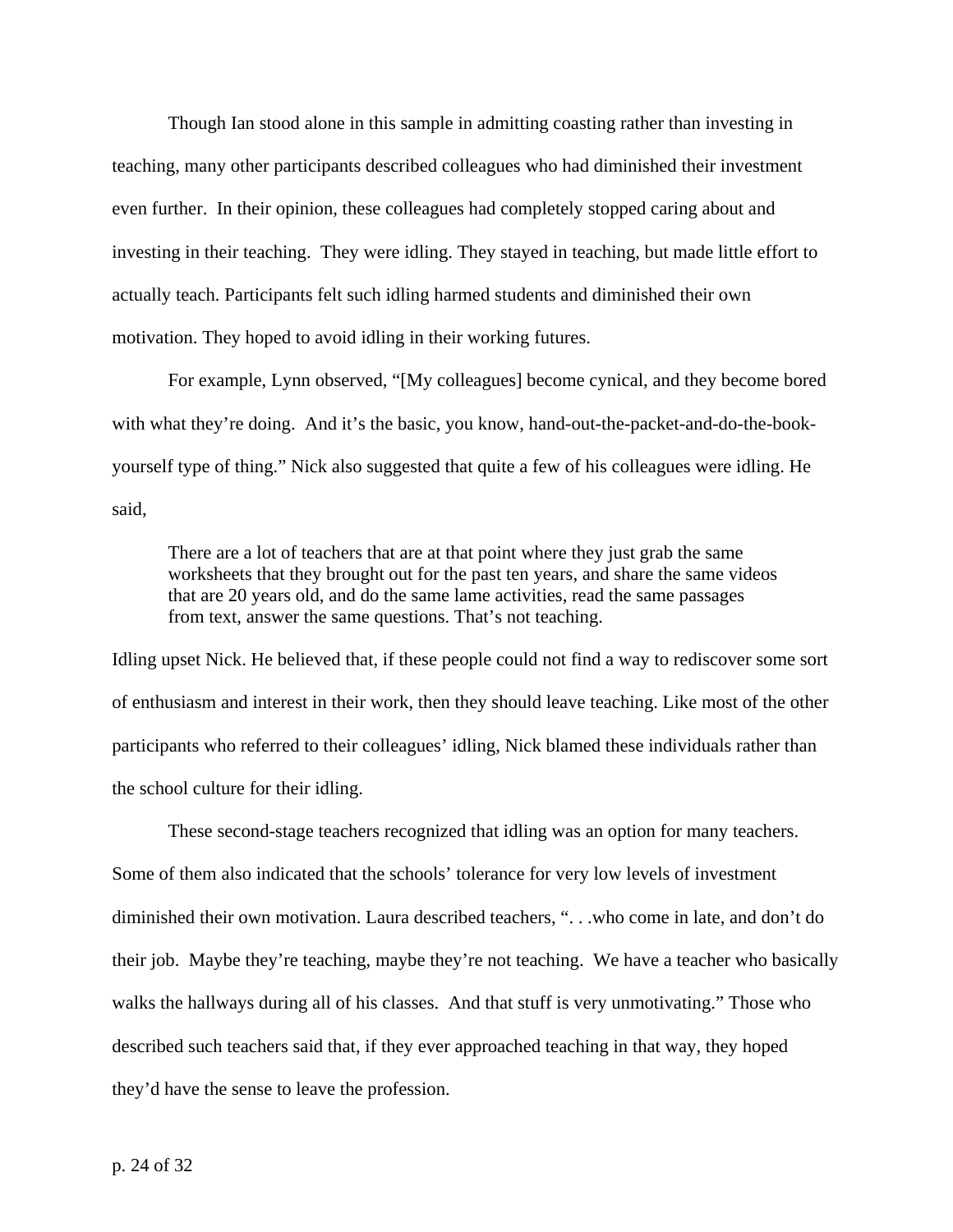Laura also argued that school officials bore some of the responsibility for keeping her invested. She said, "You look at them [idling teachers] and you're like, if you aren't getting fired, and you're not showing up on time, why would I do anything? Why would I go above and beyond?" Thomas told of realizing that a custodian who used to ridicule him for staying at school so late each night, was right when he suggested that the administrators didn't care how late he stayed. Thomas said, "He was right. . . I thought he was cynical and just didn't know what he was talking about. . . It doesn't matter. . . I'm not treated any differently as a result of it [my efforts]." Later in the interview, Thomas said that he was planning to reduce his investment, possibly becoming like the teachers he criticized: "In September, for the first time, I'm going to teach and go home. . . and come back and teach and go home."

# **Discussion**

# *The role of schools in shaping second-stage teacher investment*

The participants in this study were drawn from two different schools, both purposively selected for their demographic and structural similarities. However, one common characteristic of these two schools surfaced again and again in the interviews: both were laissez-faire organizations. Second-stage teachers' experiences in these schools indicated that they had a great deal of decision-making authority and independence both in deciding how to teach and how to invest in their teaching. Although the schools often financially supported participants' decisions to improve their teaching, more often than not, the teachers themselves had to discover those opportunities and activities with little if any guidance from administrators or department heads.

 Many participants enjoyed the autonomy that their school contexts provided them. It made them feel even more competent than they otherwise might, at this stage in their career. One participant said, "I think what I like about the ability to be autonomous, it means that the people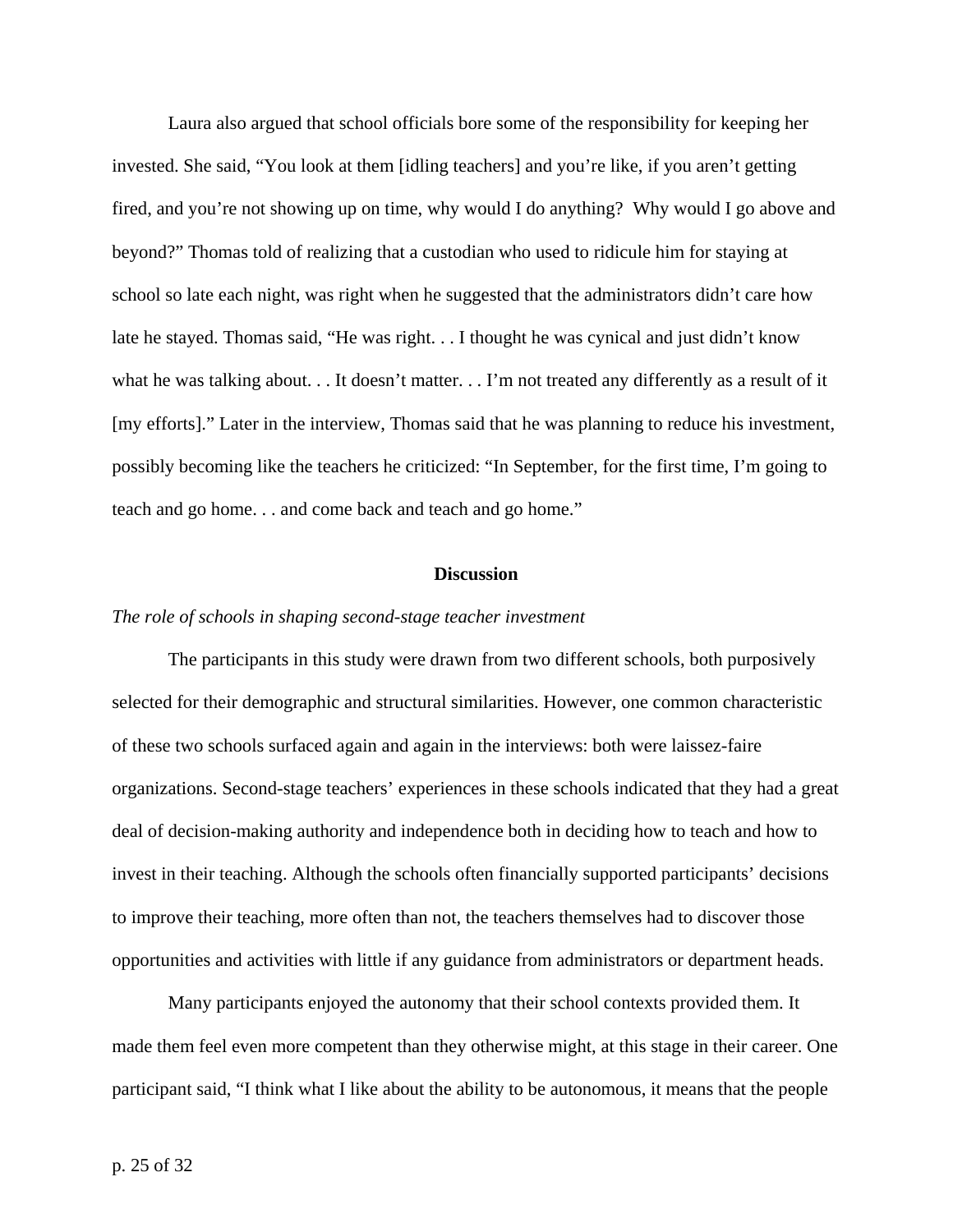that are supervising me, feel that I'm competent and they're allowing me to do my work. . .And I think it shows a level of respect."

Over and over participants indicated that they assessed their practice reasonably independently. Most second-stage teachers received no more than the required evaluations of their practice from administrators. Lynn explained, "They [administrators] do come and observe. They have to. But once you get tenure, they observe every other year. So this year's not my year for it. So he'll be observing me next year." Aside from these infrequent reviews, most second-stage teachers received most of their feedback from their students or occasionally from colleagues whose responses they had to solicit. In the absence of institutional guidelines or collegial norms, these teachers' judgments about work were left largely up to them.

 The autonomy that these teachers experienced ironically might limit their development as second-stage teachers. Given their feelings of competence at this stage in their career, many of them believed they did not *have to* invest in their practice. One participant put it this way: "I could be probably more enthusiastic with change in my repertoire. I guess I hesitate based on, I know what I do works, and that kind of thing." Additionally, when second-stage teachers chose to invest in their teaching, they did so in ways that were not necessarily informed by careful analysis of their practice and how they could improve it. Many wanted to teach better. However, their autonomy did nothing to help them realize what they had to learn or what they might stand to gain from different types of investment.

 In the absence of guidance, many teachers continued to invest in their work; committing extra hours, tracking down new resources and learning new skills. However, some were frustrated when investments in their teaching went unrecognized. This frustration seemed to have a negative effect on the career plans of these teachers. Both Laura and Lynn complained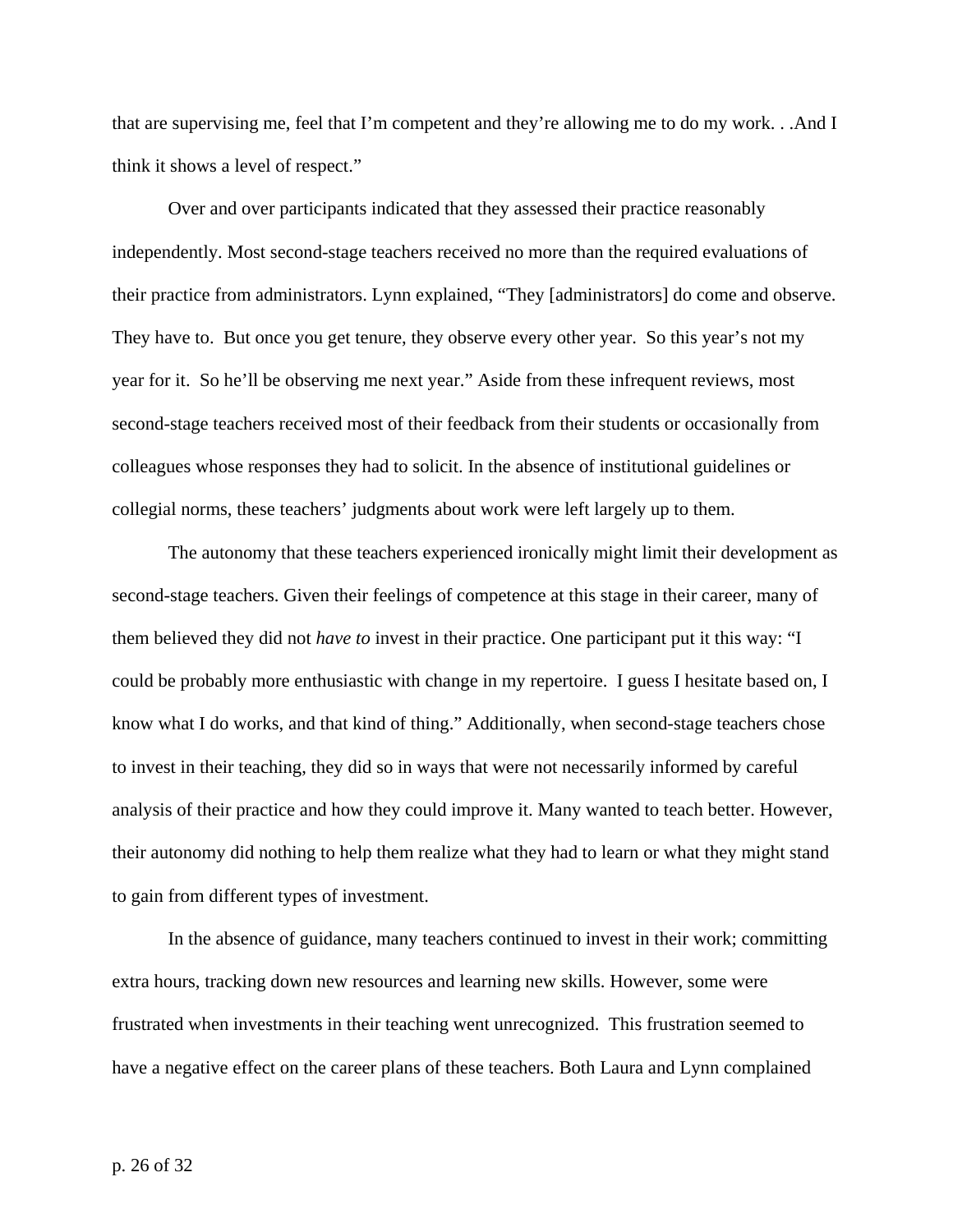that their administrators had ignored their tremendous investment in their classes and their students. In settings, where these teachers decided on their own about whether or when to invest in their teaching, being reprimanded despite their great efforts felt like betrayal. Both of these teachers had once been open to the possibility of teaching for the rest of their career. At the time of the study, however, both said that they would only stay in teaching for the next year or two because they were so frustrated with their administrators.

Perhaps the negative impact of these laissez-faire school cultures and administrators is most obvious in the words of Ian and others who mentioned how their schools permitted teachers to coast and idle. This not only might limit the effectiveness of those who failed to invest, but also seems to dampen the morale of their colleagues. Ian described the utter lack of attention and guidance he and others experienced: "I'm amazed at . . . how groups of people that are here for kids. . . can basically fall back on their laurels if it benefits them. . . how principles can kind of be softened if the environment doesn't challenge them." And, Ian would probably agree that he wouldn't be coasting today if he had appropriate support and guidance in his work. He said, "I do need to be monitored though in some ways. . . Or I have to feel like I'm part of the team to really thrive. If I'm let be myself then maybe I'll get too lazy, or fall back on some bad habits. . . So, you need. . you need that push."

#### **Conclusions and Implications**

 Promoting the continued development and retention of second-stage teachers will require additional attention not only to teachers' job engagement, but also to the ways in which this engagement is encouraged and rewarded by administrators and colleagues. This exploratory study suggests the job engagement and investment of teachers may increase in the second stage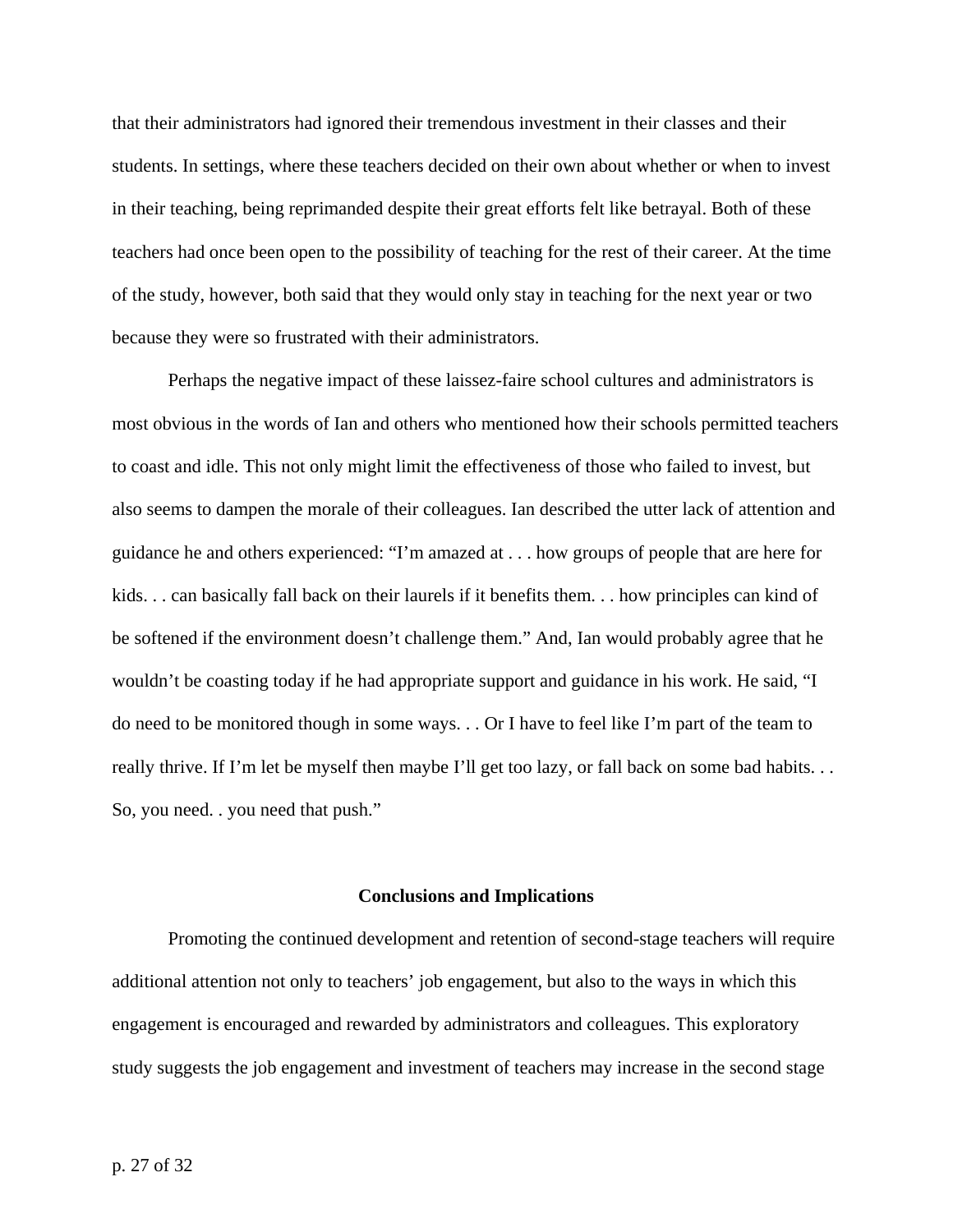of their career as a result of their increased ability to determine how to use their time. This ability to make choices about their investment in teaching opens the way for various investment alternatives. What this study also points out, however, is that increasing the investment of second-stage teachers may not always have positive effects on retention and development, especially when their investment is ignored. Schools and administrators must guide and support second-stage teachers while allowing them to maintain some of the autonomy they feel they have earned and need at this stage in their career. In considering how this might occur, implications for school leaders and second-stage teachers emerge.

# *Implications for school leaders*

 Schools need to provide second-stage teachers with more support and guidance. With more of our nation's teachers entering their second-stage, schools need to attend to the needs of more than just novice teachers. School leaders need to create and embrace policies that reflect what research has suggested: that effective teaching requires continual growth and development throughout the career (Feiman-Nemser, 2001). Teachers in this study suggested that opportunities to continue developing their practice have the potential to both improve their practice and keep them inspired.

However, if this cultural shift is to be realized, schools need to invest in ways to evaluate and educate their second-stage teachers. This study shows that these teachers often assume that what they do works. In many cases, it likely does. The question that all school professionals – teachers and administrators - should be raising together is, "How can we make it work better?" Answering this question requires attending to individual teachers, their practice and their philosophies. It requires determining what they do extremely well and strategizing about how they can share these skills with others. It also requires determining how they could improve, and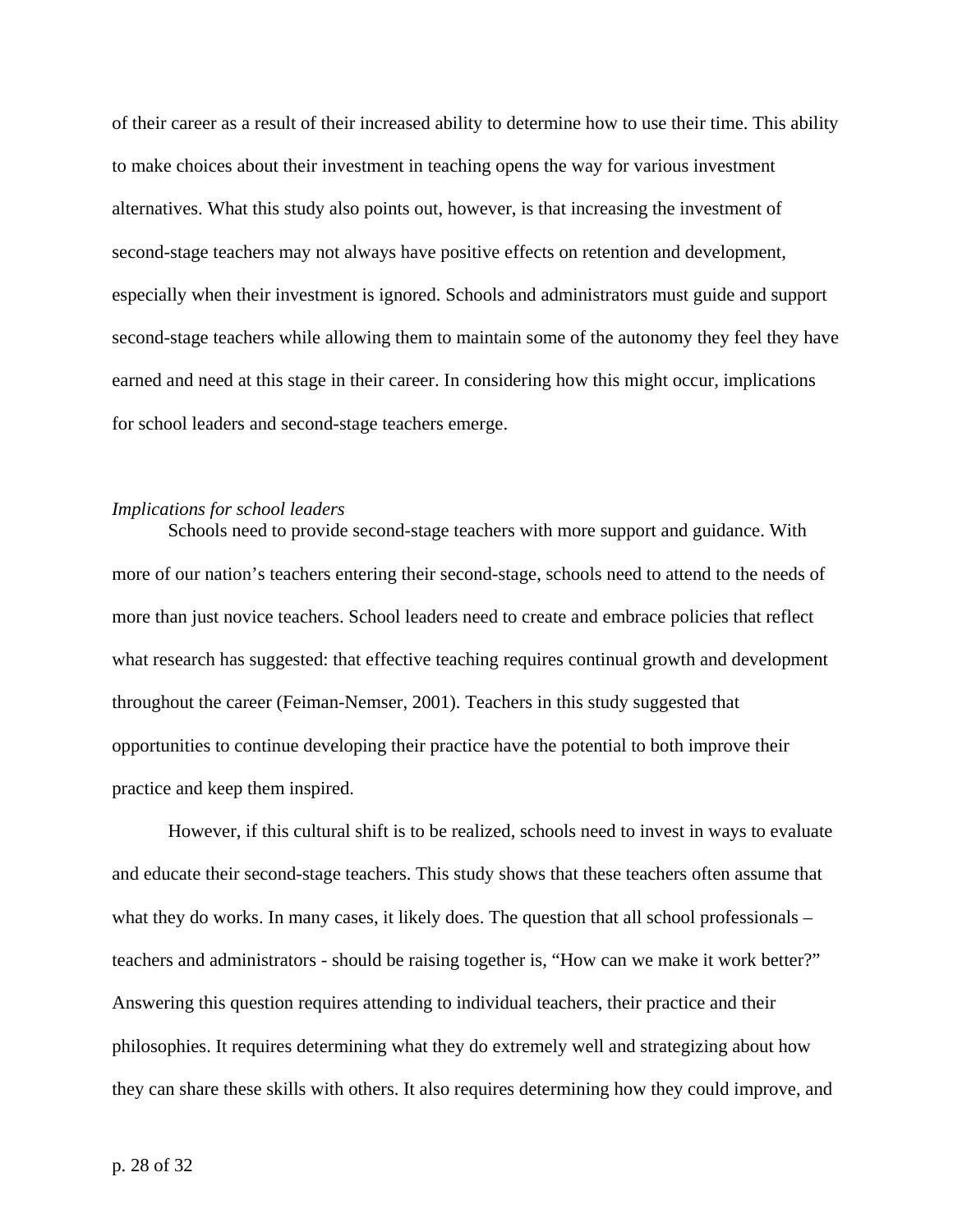not leaving them alone to find an opportunity or activity that will help them focus on those areas of improvement.

Additionally, guiding and supporting second-stage teachers needs to happen in ways that respect the expertise that many of these teachers have already developed. Guiding teacher investment at this stage may be accomplished by mandate, but it is likely that morale will suffer in the process. Guiding teacher investment means getting them involved in the process of assessing and analyzing their own practice. It also means recognizing the other demands that they face at this stage of their life and career, and collaboratively finding ways that continued development can occur without placing undue stress or unacceptable personal demands on them.

## *Implications for second-stage teachers*

 Teachers, too have a role in embracing strategies to improve their engagement and investment in teaching. They have to be willing to open their classrooms up to colleagues and administrators to allow examination of their practice. It cannot be good enough that their classes function, that their students score well, or that students and colleagues speak positively about them. Teachers need to be able to review their successes and failures. They need to be willing to share details about their successes and struggles by allowing others to examine their practice. Though their classrooms may function smoothly, they need to believe that new ideas and strategies could result in even better student achievement. Analyzing and refining their practice with other educators may provide the "push" that Ian sought. It could help second-stage teachers move beyond simply feeling competent, to understanding what their competencies and their shortcomings are. It could inspire and motivate them to invest in ways that will benefit students and themselves.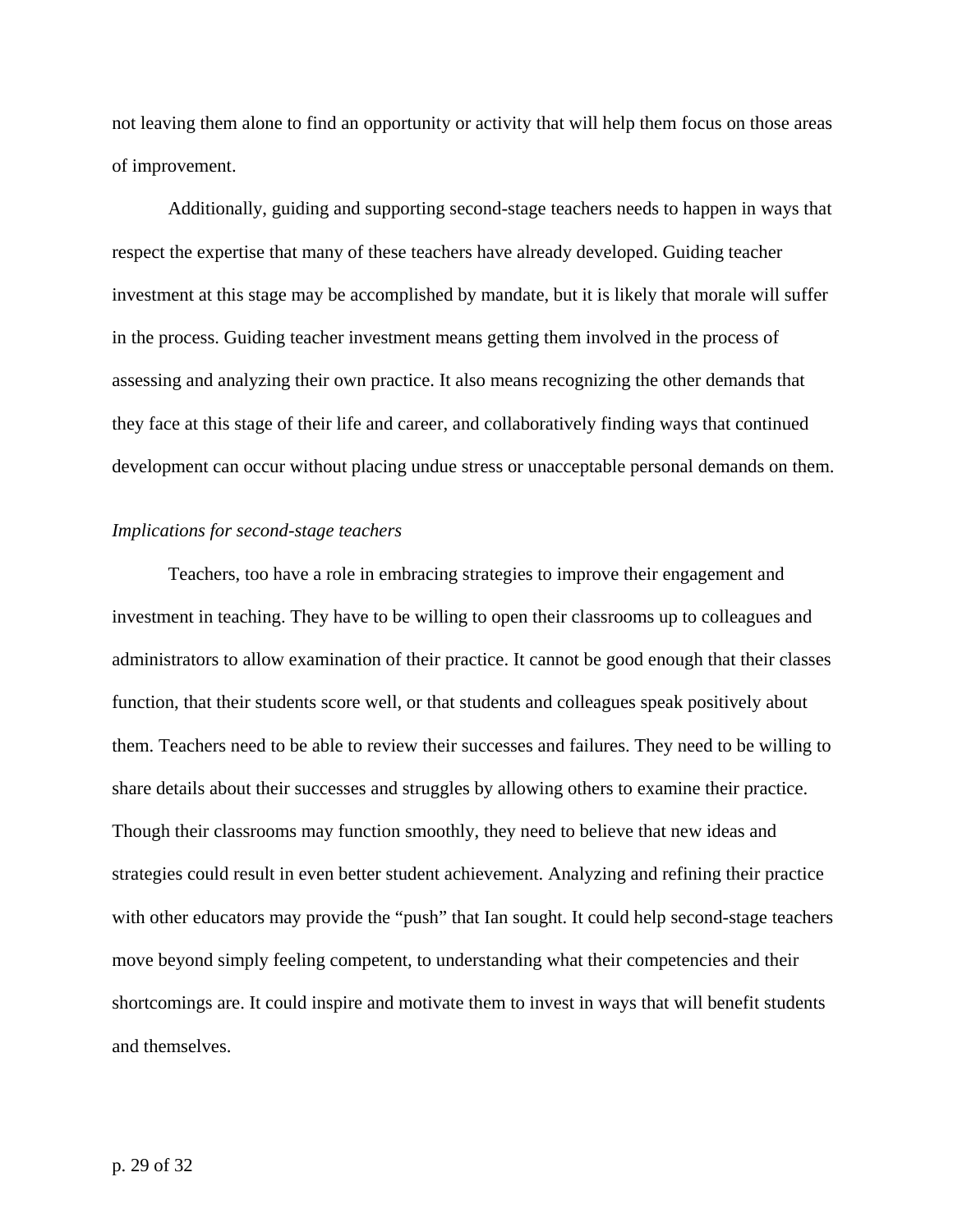### **References**

- Alexander, K. L., Entwistle, D. R., & Horsey, C. S. (1997). From first grade forward: Early foundations of high school dropout. *Sociology of Education, 70*, 87-107.
- Arnold, C. L. e. a. (1993). *Modeling Teacher supply and demand, with commentary. Schools and Staffing Survey. Teacher Follow-up Survey. Research and development report.* (No. NCES-93-461). Berkeley, CA: MPR Associates.
- Berg, J. H., Charner-Laird, M., Fiarman, S. E., Jones, A., Qazilbash, E. K., & Johnson, S. M. (2005). Cracking the mold: How second-stage teachers experience their differentiated roles, *American Educational Research Association*. Montreal, Canada.
- Bobbit, S. A., & McMillen, M. M. (1994). *Qualifications of the public school teacher workforce: 1988 and 1991*. Washington, D.C.: National Center for Educational Statistics, U.S. Department of Education, Office of Educational Research and Improvement.
- Britt, T. W. (2003). Aspects of identity predict engagement in work under adverse conditions. *Self and Identity, 2*, 31-45.
- Brown, S. P. (1996). A meta-analysis and review of organizational research on job involvement. *Psychological Bulletin, 120*(2), 235-255.
- Brown, S. P., & Leigh, T. W. (1996). A new look at psychological climate and its relationship to job involvement, effort and performance. *Journal of Applied Psychology, 81*(4), 358-368.
- Charner-Laird, M., Kirkpatrick, C., Szczesiul, S., Gordon, P., & Watson, D. (2007). Cultures of Support? Attending to the needs of new teachers to promote growth and sustainability (pp. 31): Harvard Graduate School of Education.
- Darling-Hammond, L. (2000). Reforming teacher preparation and licensing: Debating the evidence. *Teachers College Record, 102*(1), 28-56.
- Donaldson, M. L., Kirkpatrick, C. L., Marinell, W. H., Steele, J. L., Szczesiul, S. A., & Johnson, S. M. (2005). "Hot shots" and "Principal's pets": How colleagues influence second-stage teachers' experience of differentiated roles, *American Educational Research Association*. Montreal, Canada.
- Feiman-Nemser, S. (2001). From preparation to practice: Designing a continuum to strengthen and sustain teaching. *Teachers College Record, 103*(6), 1013-1055.
- Feiman-Nemser, S., & Floden, R. (1986). The cultures of teaching. In M. Wittrock (Ed.), *Handbook of research on teaching* (3 ed., pp. 505-526). New York: MacMillan.
- Feng, L. (2005). *Hire Today, Gone Tomorrow: The Determinants of Attrition among Public School Teachers*. Tallahassee, FL: Florida State University.
- Guarino, C., Santibanez, L., Daley, G., & Brewer, D. (2004). *A review of the research on teacher recruitment and retention* (No. TR-164-EDU). Santa Monica: RAND Corporation.
- Guin, K. (2004). Chronic teacher turnover in urban elementary schools. *Education Policy Analysis Archives, 12*(42), 1-30.
- Hakanen, J. J., Bakker, A. B., & Schaufeli, W. B. (2006). Burnout and work engagement among teachers. *Journal of School Psychology, 43*, 495-513.
- Hanushek, E. A. (1992). The trade-off between child quantity and quality. *Journal of Political Economy, 100*(1), 85-117.
- Hanushek, E. A., Kain, J. F., & Rivkin, S. G. (2004). Why public schools lose teachers. *Journal of Human Resources, 39*(2), 326-354.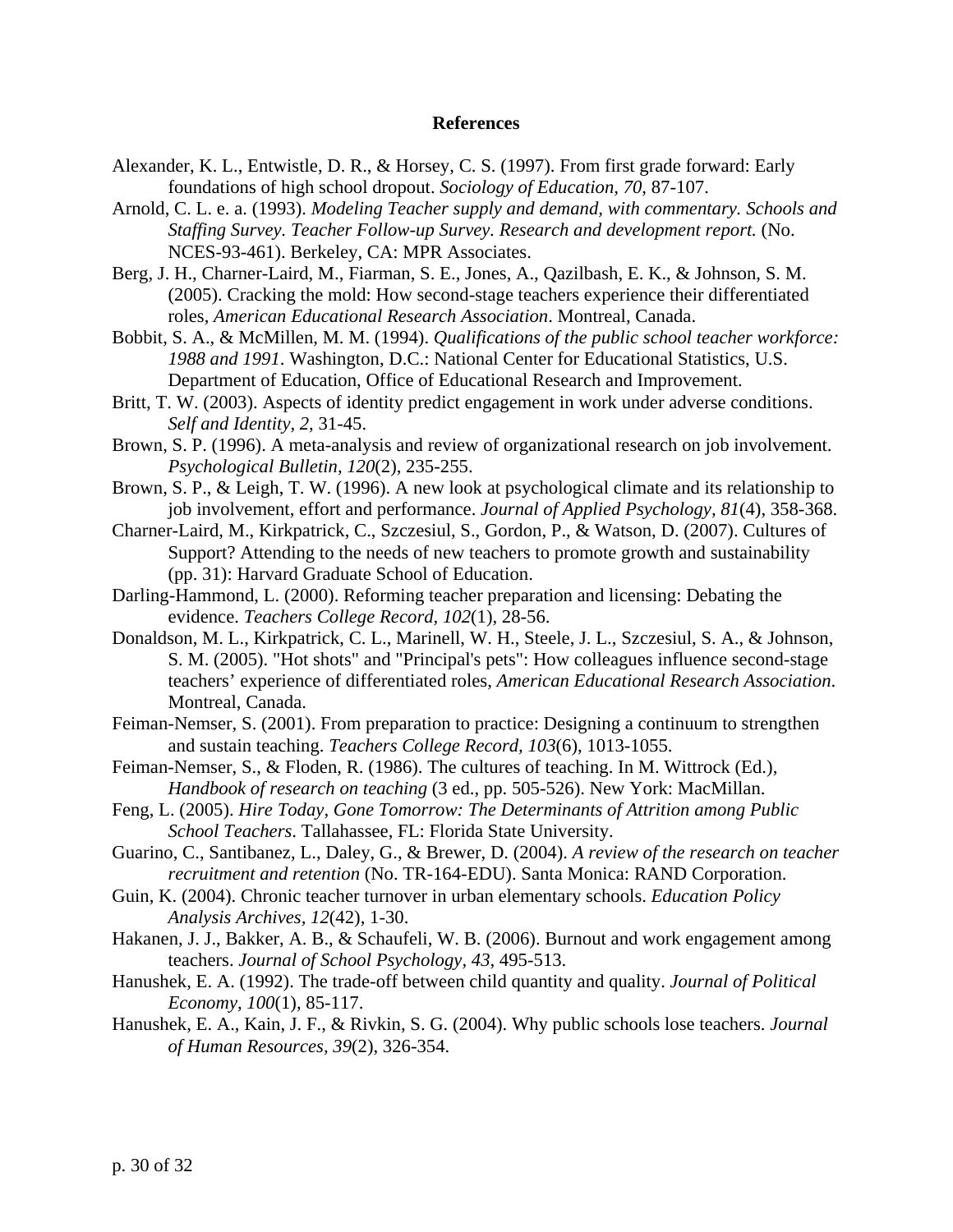Harter, J. K., Schmidt, F. L., & Hayes, T. L. (2002). Business-unit-level relationship between employee satisfaction, employee engagement, and business outcomes: A meta-analysis. *Journal of Applied Psychology, 87*(2), 268-279.

Huberman, M. (1993). *The lives of teachers*. New York: Teachers College Press.

- Huselid, M. A., & Day, N. E. (1991). Organizational commitment, job involvement, and turnover: A substantive and methodological analysis. *Journal of Applied Psychology, 76*, 380-391.
- Ingersoll, R. M. (2001). Teacher turnover and teacher shortages: An organizational analysis. *American Educational Research Journal, 38*(3), 499-534.
- Ingersoll, R. M., & Smith, T. (2003). The wrong solution to the teacher shortage. *Educational Leadership, 60*(8), 30-33.
- Johnson, S. M. (2004). *Finders and keepers: Helping new teachers survive and thrive in our schools*. San Francisco: Jossey-Bass.
- Johnson, S. M., Berg, J. H., & Donaldson, M. L. (2005). *Who stays in teaching and why: A review of the literature on teacher retention*. Washington, D.C.: AARP.
- Johnson, S. M., & Birkeland, S. (2003). Pursuing a "sense of success": New teachers explain their career decisions. *American Educational Research Journal, 40*(3), 581-617.
- Kahn, W. A. (1990). Psychological conditions of personal engagement and disengagement at work. *Academy of Management Journal, 33*(4), 692-724.
- Kane, T. J., Rockoff, J. E., & Staiger, D. O. (2006). What does certification tell us about teacher effectiveness? Evidence from New York City. In N. B. o. E. Research (Ed.) (Vol. working paper 12155): National Bureau of Economic Research.
- Kanungo, R. N. (1982). Measurement of job and work involvement. *Journal of Applied Psychology, 67*, 341-349.
- Kardos, S. M., & Johnson, S. M. (2007). On their own and presumed expert: New teachers' experiences with their colleagues. *Teachers College Record, 109*(12).
- Knoop, R. (1980). *Job involvement of teachers.* Paper presented at the Mid-Western Educational Research Association, Toledo, Ohio.
- Kreig, J. M. (2006). Teacher quality and Attrition. *Economics of Education Review, 25*(1), 13- 27.
- Lawler, E. E., & Hall, D. T. (1970). Relationship of job characteristics to job involvement, satisfaction and intrinsic motivation. *Journal of Applied Psychology, 54*, 305-312.
- Lazarus, R. S. (1991). *Emotion and adaptation*. New York: Oxford University Press.
- Lodhal, T. M., & Kenjer, M. (1965). The definition and measurement of job involvement. *Journal of Applied Psychology, 49*, 24-33.
- Lortie, D. C. (1975). *Schoolteacher: A sociological study*. Chicago: University of Chicago Press.
- Luekens, M. T., Lyter, D. M., Fox, E. E., & Chandler, K. (2004). *Teacher attrition and mobility: Results from the Teacher Follow-Up Survey, 2000-01.* Washington, D.C.: National Center for Education Statistics.
- Marks, H. M. (2000). Student engagement in instructional activity: Patterns in elementary, middle and high school years. *American Educational Research Journal, 37*, 153-184.
- May, D., R., Gilson, R., L., & Harter, L., M. (2004). The psychological conditions of meaningfulness, safety and availability and the engagement of the human spirit at work. *Journal of Occupational and Organizational Psychology, 77*, 11-37.
- Murnane, R. J., & Phillips, B. R. (1981). What do effective teachers of inner city children have in common? *Social Science Research, 10*, 83-100.